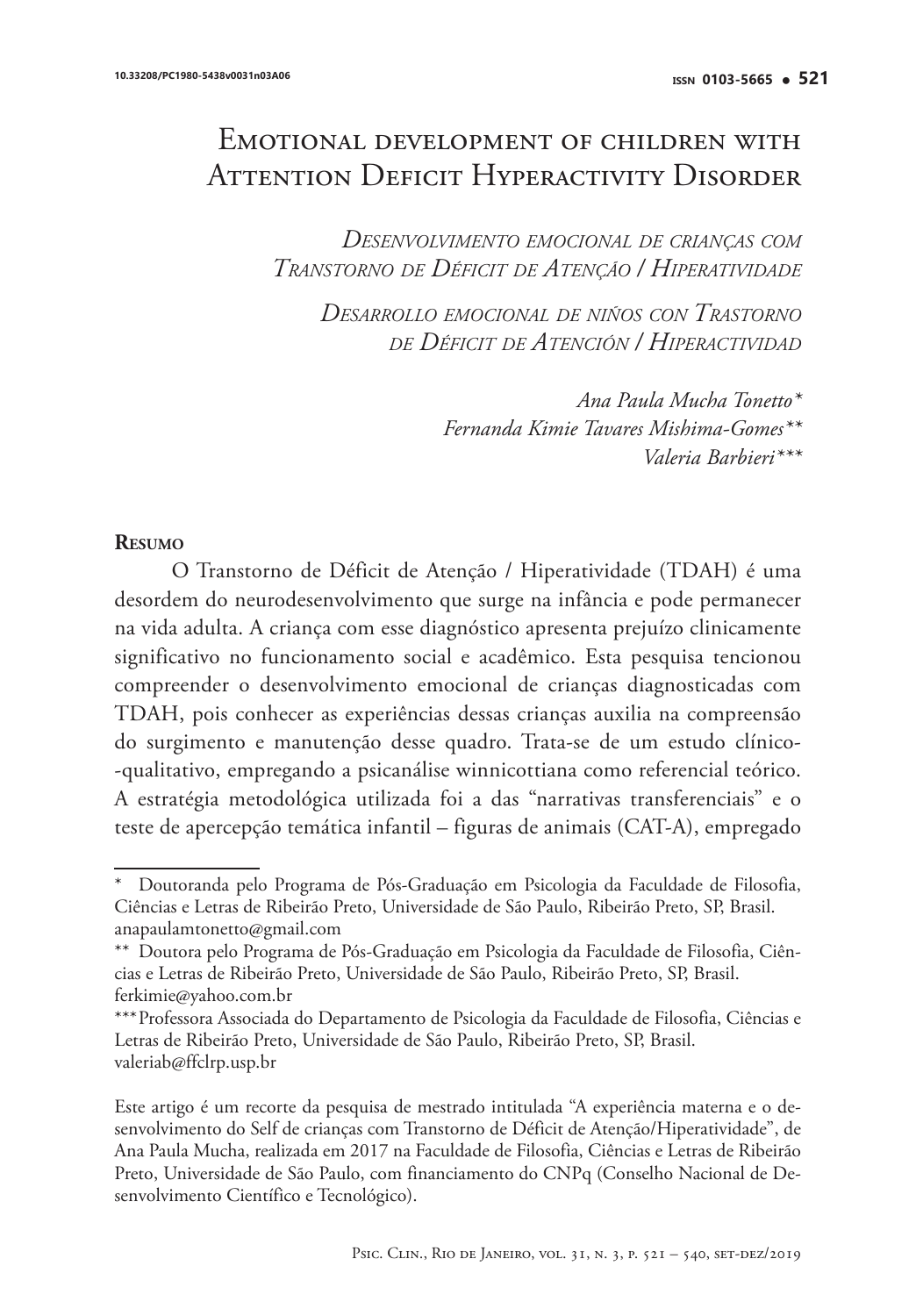como mediador da comunicação na entrevista. Participaram quatro crianças diagnosticadas com TDAH em acompanhamento psiquiátrico e medicamentoso para o transtorno. As crianças revelaram que os comportamentos desatentos e hiperativos surgem como uma deficiência no recebimento do "holding", tendo como resultado um enfraquecimento e a desconsideração do gesto criativo que promove e sustenta o vínculo emocional com o mundo. Nessas condições, a capacidade para vivenciar a transicionalidade, para o brincar e para a simbolização não podem se desenvolver. É importante entender o desenvolvimento emocional das crianças pensando nas possibilidades de intervenção e auxílio terapêutico a elas e suas famílias.

*Palavras-chave:* transtorno de déficit de atenção com hiperatividade; psicanálise; criança.

#### **ABSTRACT**

Attention Deficit Hyperactivity Disorder (ADHD) is a neurodevelopmental disorder that manifests itself in childhood and can accompany the individual in adult life. The child with such diagnosis presents a clinically significant decline in social and academic functioning. This study aimed to understand the emotional development of children diagnosed with ADHD, as comprehending the experiences of these children helps in understanding the emergence and persistence of this condition. This was a clinical-qualitative study, using Winnicottian psychoanalysis as a theoretical reference. The methodological strategy used was the "transferential narratives" and the children's apperception test – animal figures (CAT-A) was employed as mediator in the communication during the interview. The participants were four children diagnosed with ADHD under psychiatric and medication support for the disorder. The children revealed that attention-deficit and hyperactivity behavior arose as a deficiency in receiving the "holding", resulting in weakening and disregard for the creative gesture that promotes and sustains the emotional bond with the world. In these conditions, the ability to experience transitionality, to play, and for symbolization cannot develop. It is important to understand the emotional development of the children considering the possibilities of intervention and therapeutic help for them and their families.

*Keywords:* attention deficit disorder with hyperactivity; psychoanalysis; child.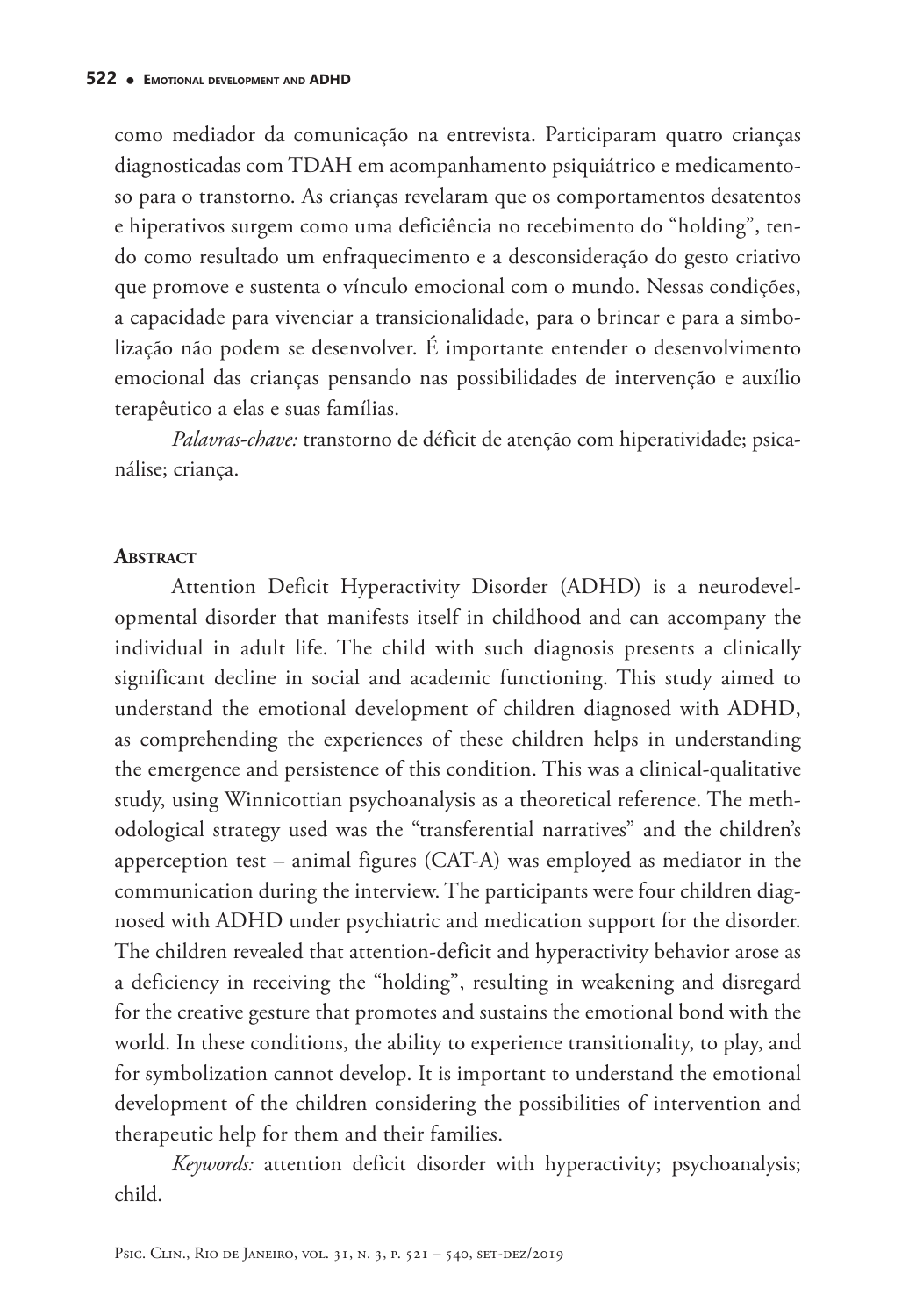#### **Resumen**

El Trastorno de Déficit de Atención / Hiperactividad (TDAH) es un trastorno del neurodesarrollo que surge en la infancia y puede permanecer en la vida adulta. El niño con ese diagnóstico presenta un perjuicio clínicamente significativo en el funcionamiento social y académico. Esta investigación intentó comprender el desarrollo emocional de niños diagnosticados con TDAH, pues conocer las experiencias de esos niños auxilia en la comprensión del surgimiento y mantenimiento de ese cuadro. Se trata de un estudio clínico-cualitativo, empleando el psicoanálisis Winnicottiana como referencial teórico. La estrategia metodológica utilizada fue la de las "narrativas transferenciales" y la prueba de apercepción temática infantil – figuras de animales (CAT-A), empleado como mediador de la comunicación en la entrevista. Participaron cuatro niños diagnosticados con TDAH bajo seguimiento psiquiátrico y con medicamentos para el trastorno. Los niños revelaron que los comportamientos desatentos e hiperactivos surgen como una deficiencia en la recepción del "holding", que resulta en un debilitamiento y la negligencia del gesto creativo que promueve y sustenta el vínculo emocional con el mundo. En esas condiciones, la capacidad para vivir la transicionalidad, el juego y la simbolización no pueden desarrollarse. Entender el desarrollo emocional de los niños ayuda a pensar en las posibilidades de intervención y ayuda terapéutica para ellas y sus familias.

*Palabras clave:* trastorno de déficit de atención con hiperactividad; psicoanálisis; niño.

### **Introduction**

Attention Deficit Hyperactivity Disorder (ADHD) is currently one of the most debated topics when it comes to behavioral and school difficulties. This term is used to define a neurobiological disorder that arises in childhood and can accompany the individual throughout their life. Approximately 67% of cases detected in childhood remain in adult life. Estimates assume that inheritance of the disorder is close to 80% (Silva, 2005; Kappel, 2016).

Attention Deficit Hyperactivity Disorder is considered a complex disorder and its etiology is not well described, with several proposed causal hypotheses. Evidence suggests that environmental and genetic factors are associated with increased susceptibility of the individual to ADHD. Environmental factors are usually related to the family and socioeconomic context. Other factors affect specific brain processes, including fetal exposure to alcohol, maternal smoking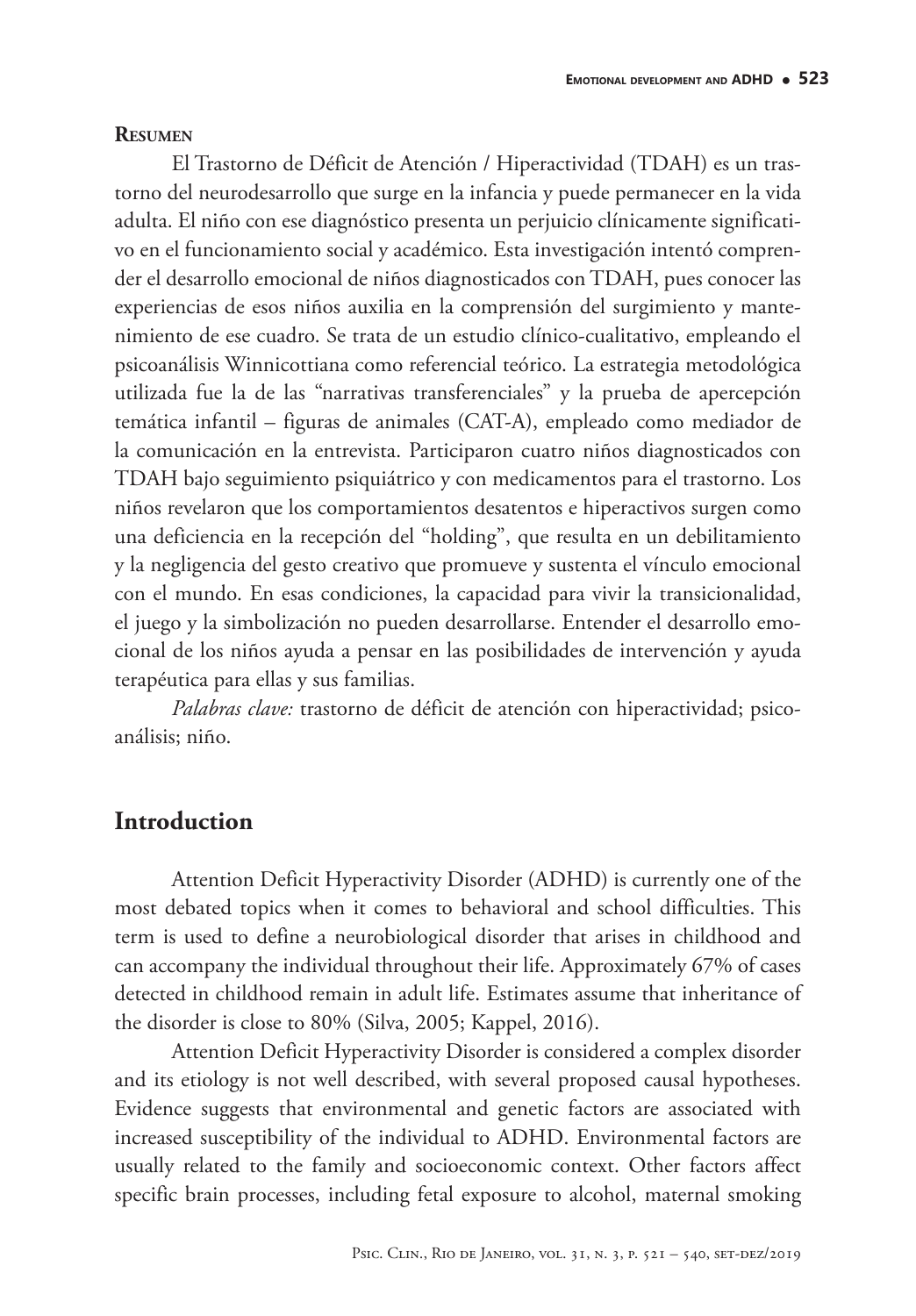and low birth weight, which can affect the attention and motivation processes (Dumas, 2011; Hora, Silva, Ramos, Pontes & Nobre, 2015). Fernandes et al. (2017) pointed out that children diagnosed with ADHD present a delay in motor performance when compared to what is expected for the age group.

The symptoms must, necessarily, cause some kind of difficulty or impediment to the accomplishment of tasks and impairments in relationships. Hyperactive and impulsive children often put themselves in danger and are at increased risk of accidents (Dumas, 2011).

One of the earliest literary references to individuals with attention, hyperactivity and impulsivity disorders is found in Shakespeare, who alluded to a "malady of attention" allegedly acquired by King Henry VII. In children, hyperactivity was first described in 1845 in a Russian poem called "Fidgety Philip", written by the physician Heinrich Hoffman. In this poem, Philip's symptoms increase, alternating between the inability to stand still, squirming and laughing, and swinging back and forth in his chair until he inevitably falls (Mash & Barkley 2003; Martins et al. 2014).

Population studies suggest that ADHD appears in the majority of cultures, in about 5% of children and 2.5% of adults (APA, 2014). Prevalence rates are quite variable, however, it is believed that 8 to 12% of children in the world have ADHD. Americans are the most affected, approximately 9.5%, that is, 5.4 million children and adolescents aged 4 to 17 years had ADHD in 2007 (Polanczyk, 2008). According to data from the Brazilian Attention Deficit Association (*Associação Brasileira de Déficit de Atenção* – ABDA), between 3% and 5% of Brazilian children suffer from ADHD; among these children, 60% to 85% continue to present the disorder in adolescence (Cheida & Monteiro, 2014). The incidence ratio between boys and girls ranges from 4:1 to 9:1. There is, however, no clear scientific explanation from any area of research to shed light on this greater vulnerability of males. What seems to happen is that boys are more often referred for treatment than girls because they also develop behavioral problems. Currently, the diagnosis of ADHD is a challenge because several diseases may present common warning signs and symptoms, such as dyslexia, intellectual deficiency or comorbidities such as oppositional defiant disorder, conduct disorder, bipolar disorder and depression (Machado et al., 2014; Alves, Neme & Cardia, 2015; Dias & Badin, 2015).

There are two main sets of diagnostic criteria for ADHD: one based on the International Classification of Mental and Behavioral Disorders,  $10<sup>th</sup>$  revision – ICD-10 (OMS, 1993), and the other on the criteria of the Diagnostic and Statistical Manual of Mental Disorders, 5<sup>th</sup> edition – DSM-IV (APA, 2014). According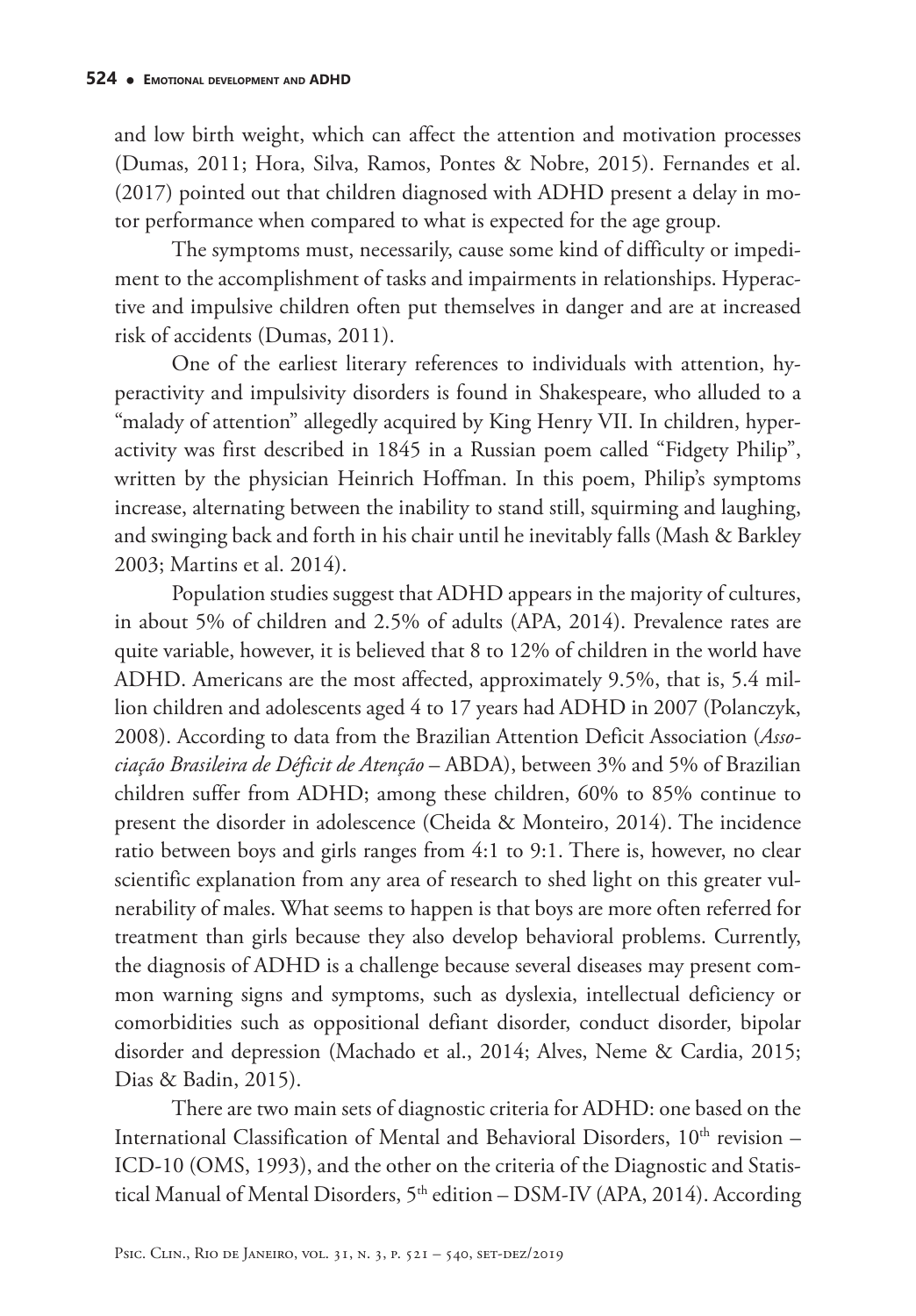to the ICD-10, the diagnosis of this disorder requires abnormal levels of hyperactivity, inattention and impulsivity for at least six months. The DSM-IV (APA, 2014) includes ADHD in the group of neurodevelopmental disorders, defined by harmful levels of inattention, disorganization and/or hyperactivity-impulsivity (Benczik, 2010). There are a number of questionnaires that employ the DSM-IV criteria, which are used for screening, for assessment of severity and frequency of symptoms and for monitoring the treatment, and can be answered by parents and/or teachers. Among them, the ADHD Rating Scale (Pappas, 2006) and the Conners Questionnaire (Conners, 1989) are the best known and used in Brazil, as well as the SNAP-IV, based on the DSM (Christiansen et al., 2012; Gonçalves et al., 2013).

The treatment of ADHD requires a broad and multidisciplinary approach. The most commonly used therapeutic approaches include education on the disorder for all who have contact with the child, such as family and teachers, use of medication for the child, and psychotherapeutic interventions with the child and the family. The treatment should be provided on an ongoing basis, considering and covering the different contexts and people with whom these children coexist. The use of pharmaceuticals is prescribed in most cases, these being first-line medications for the treatment of ADHD in school-age children, adolescents and adults (Desidério & Miyazaki, 2007; Mattos, Rohde & Polanczyk, 2012). For the pharmaceutical therapeutic care of ADHD, the main substance used worldwide is methylphenidate, a stimulant marketed since the 1950s in Switzerland (where it was synthesized) Germany and the United States. Due to its association with ADHD, its sales have increased, becoming the most consumed stimulant in the world. In the treatment of ADHD, it is sought to adapt the administration of the drug to periods of greater school, behavioral or social difficulties for the patient (Moreira et al., 2014). In Brazil, it has been sold since the 1990s. Brazilian production increased from 40kg in 2002 to 226kg in 2006. The use of methylphenidate between 2009 and 2011 in Brazil indicates that two million boxes were prescribed in 2011, with an increase of almost 30% in the period (ANVISA, 2012). The increase in sales of these drugs attracted collective attention to the possibility of excessive treatment (Itaborahy & Ortega, 2013).

Silva and Alvarenga (2013), when evaluating maternal parenting practices and childhood behavior in children diagnosed with ADHD, concluded that there was no evidence regarding the impact of these parenting practices on the emergence and maintenance of this disorder. They therefore support the hypothesis that parental behavior contributes to the emergence of comorbidities,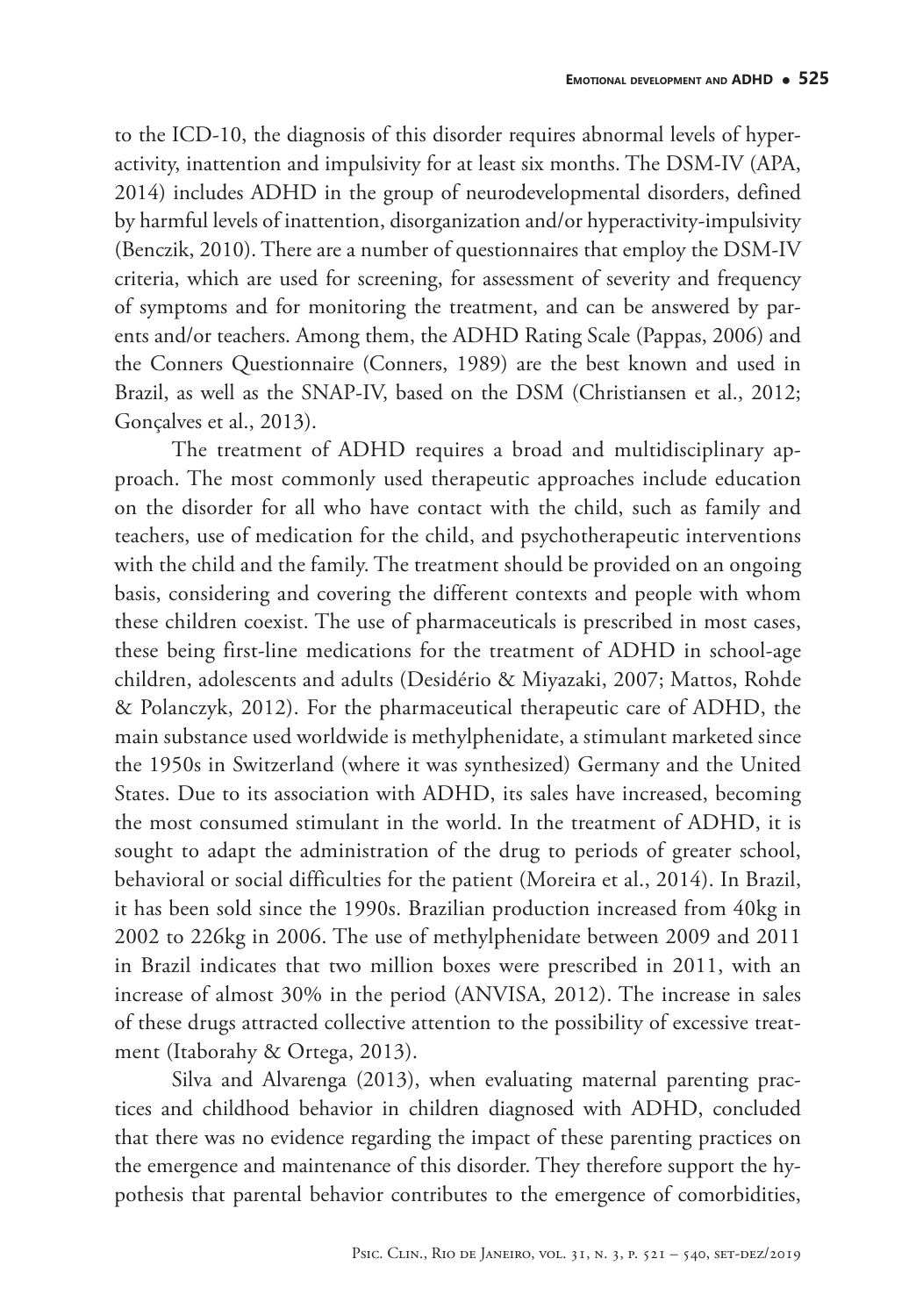but does not play a determining role in the onset or exacerbation of ADHD symptoms. Maia, Gama and Michalick-Triginelli (2012) investigated the relationship between Attention Deficit Hyperactivity Disorder, family dynamics and dysphonia, and found no statistically significant differences in parenting practices between groups of families with and without ADHD. Lien et al. (2015), in a study of more than 3,000 children with ADHD in Taiwan, also found no family predictors for the onset of ADHD; however, they found better treatment responses in cases where the child's family also received psychosocial support. In contrast, Gau and Chang (2013) observed a relationship between impairments in the mother-infant relationship and the onset of ADHD, especially when the mother had neurotic depressive symptoms. This conclusion is in agreement with the study by Cartwright et al. (2011), which indicated a difficulty in the emotional expression of the mothers of these children. Harvey, Metcalfe, Herbert and Fanton (2011) found an association between parental depression during the preschool years of the child and the manifestation of ADHD, confirming the findings of Takeda, Ambrosini, deBerardinis and Elia (2012), which linked parental psychopathology to an increased risk of developing ADHD in children.

Interactions between parents and children in families where at least one child has ADHD are characterized by more conflict, coercion and stress, although discipline may also be looser, unlike that observed in ordinary families (Benczik & Casella, 2015). However, much of the family conflict seems to stem from the child's ADHD and its impact on family functioning, rather than its etiological agent. Furthermore, Benczik (2010) stated that parents' behavior, their characteristics and their occupational pattern may also be related to these problematic interactions, and contribute to their occurrence. Assessing the relevance of the interaction between the family role and the pathology studied, coupled with the experiences of children with ADHD, this study aims to comprehend the emotional development of these children, in order to provide practical support for interventions and therapeutic care for these children and their families.

### **Method**

This work is part of a master's dissertation entitled "The Maternal Experience and Development of the Self in Children with Attention Deficit Hyperactivity Disorder", developed from a qualitative research perspective. The theoretical framework employed was Winnicott's psychoanalysis and the transferential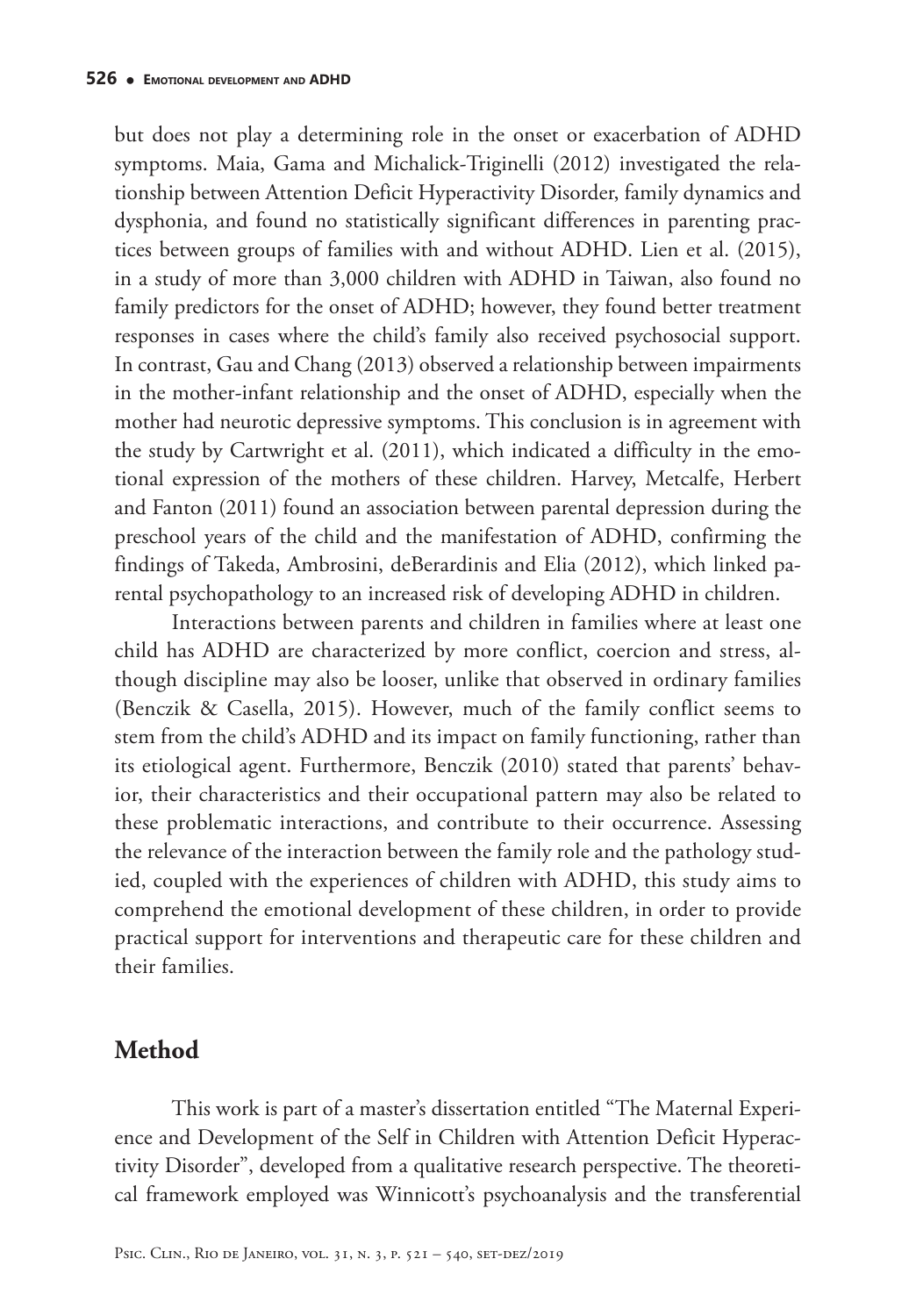narratives methodological strategy (Aiello-Vaisberg, Machado, Ayouch, Caron & Beaune, 2009), in which the researchers make clinical presentations as an authoral report, which allows the reader the comprehension of the encounter as a whole. The clinical event is narrated with the countertransferential impressions of the researcher and their free associations. Later, these contents are associated to theoretical concepts, based on psychoanalysis. In this context, at the moment of clinical occurrence, a projective procedure was employed as a dialogical mediator. These procedures consist of a special form of dialogue, such as a "playful dialogue", in a kind of make-believe. Its rigor and scientificity are due to the dialogical situation which, combined with care related to the setting, is predominantly structured from the personality of the research participants (Aiello-Vaisberg, 1995). In this way, the projective techniques allow the comprehension and identification of characteristics of the individual interviewed, allowing for the creation of dialogue between the participant and the interviewer, stimulating new associations (Aiello-Vaisberg, 2004; Turato, 2008).

The dialogical mediator chosen was the Children's Apperception Test – animal form (CAT-A). The cards used were 1, 2, 3, 4 and 8, which evoke the following themes: orality and relationship with the mother figure, oedipal conflict, perception of the parental figures and relationship with authority, fraternal rivalry and perceptions considering the family dynamics. The use of these CAT-A cards as mediators of communication has proved to be an important facilitator of communication, as demonstrated by Barbieri (2011, 2015), Heck (2014) and Bomfim (2015), who used this mediator to understand the maternal experience in other contexts and also used Winnicottian theory for the data analysis.

Two meetings were held with each child: in the first, the research was explained to the child and the person responsible; in the second, the cards of the Children's Apperception Test – Animal Form (CAT-A) were used as communication mediators. Four boys participated in the study (all of the names used are fictitious, in order to preserve the participants' anonymity – see Table 1): Davi (7 years and 10 months), Pedro (10 years and 10 months), Vinicius (8 years and 8 months) and Marcos (9 years and 6 months). All were undergoing medical monitoring due to the diagnosis of ADHD. With the exception of Vinicius, who started treatment two months before, the other boys had been monitored for two years; despite using controlled medication, at the time of the meetings, without this having been previously agreed, the children were not medicated. Regarding the family members, three children lived with both parents and younger siblings, while Vinicius lived with his mother and had an older sister.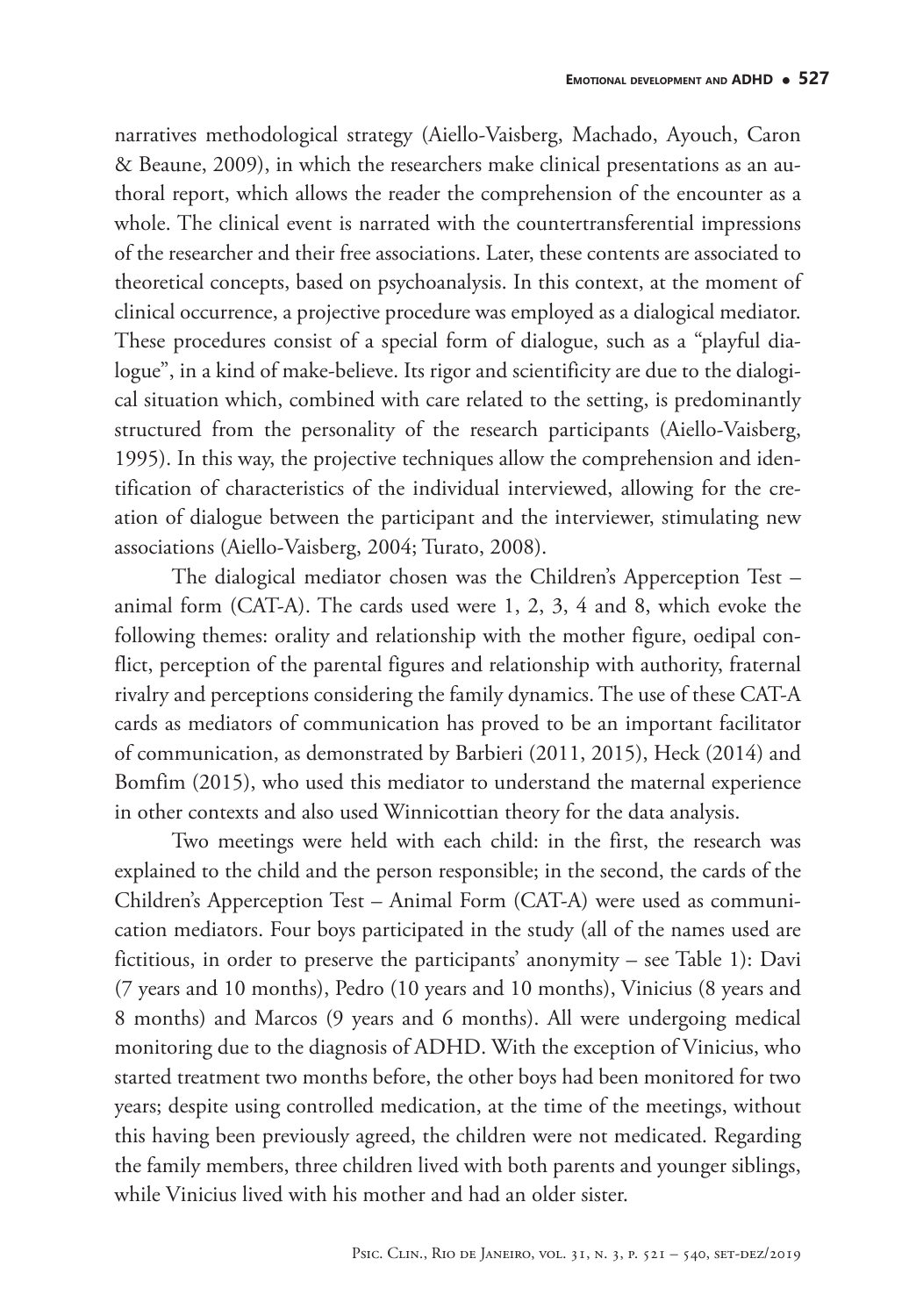|        | Name of<br>the child | Age of<br>the child       | <b>Education of</b><br>the child | <b>Marital status</b><br>of the parents | Position of the child<br>in the family |
|--------|----------------------|---------------------------|----------------------------------|-----------------------------------------|----------------------------------------|
| Case 1 | Davi                 | 7 years and<br>10 months  | 2nd year of F. E.                | married                                 | eldest (of 2 children)                 |
| Case 2 | Pedro                | 10 years and<br>10 months | 4th year of F. E.                | married                                 | eldest (of 3 children)                 |
| Case 3 | <b>Vinicius</b>      | 8 year and<br>6 months    | 3rd year of F. E.                | divorced                                | youngest (of 2 children)               |
| Case 4 | <b>Marcos</b>        | 9 years and<br>5 months   | 3rd year of F. E.                | married                                 | eldest (of 2 children)                 |

**Table 1 — Fictitious names of participants and information.**

#### **Results and Discussion**

**Case 1 – Davi:** The child presented difficulties in the contact with the researcher, showing impatience and intense discouragement in the face of activities he considered difficult, believing that he was not able to do them (when seeing a figure he soon stated he did not know what to say, and had difficulty in telling stories; his answers were short and vague). When he realized he was capable of creating something, he was encouraged; however, when he failed, he wanted to give up again, showing insecurity and low self-esteem.

In telling the stories, Davi, with great difficulty, described the characters very poorly, without managing to develop a story with beginning, middle and end. The chick (card 1) ate along with other chicks and soon someone arrived who devoured them all (*"Along came the rooster and ate them!"*). There were indications that the first relationship of proximity and attachment (mother-child) was interrupted abruptly, without satisfaction. Faced with the anguish of experienced annihilation, the boy resorts to omnipotence as a defense (card 2), making the character he identified with win the tug of war easily against the other two weak bears (father-mother). The relationship with the immediate environment, i.e. the family, is experienced as a tug of war. To live with the parental figures, he sees himself as the strongest (*"The little bear is the strongest*... *It will win!"*), without having limits to his omnipotence.

Next, Davi indicates the other's difficulty in perceiving his needs and how much he needs to take care of everything by himself (card 3 – lion and mouse do not communicate), without being able to trust the environment. The characters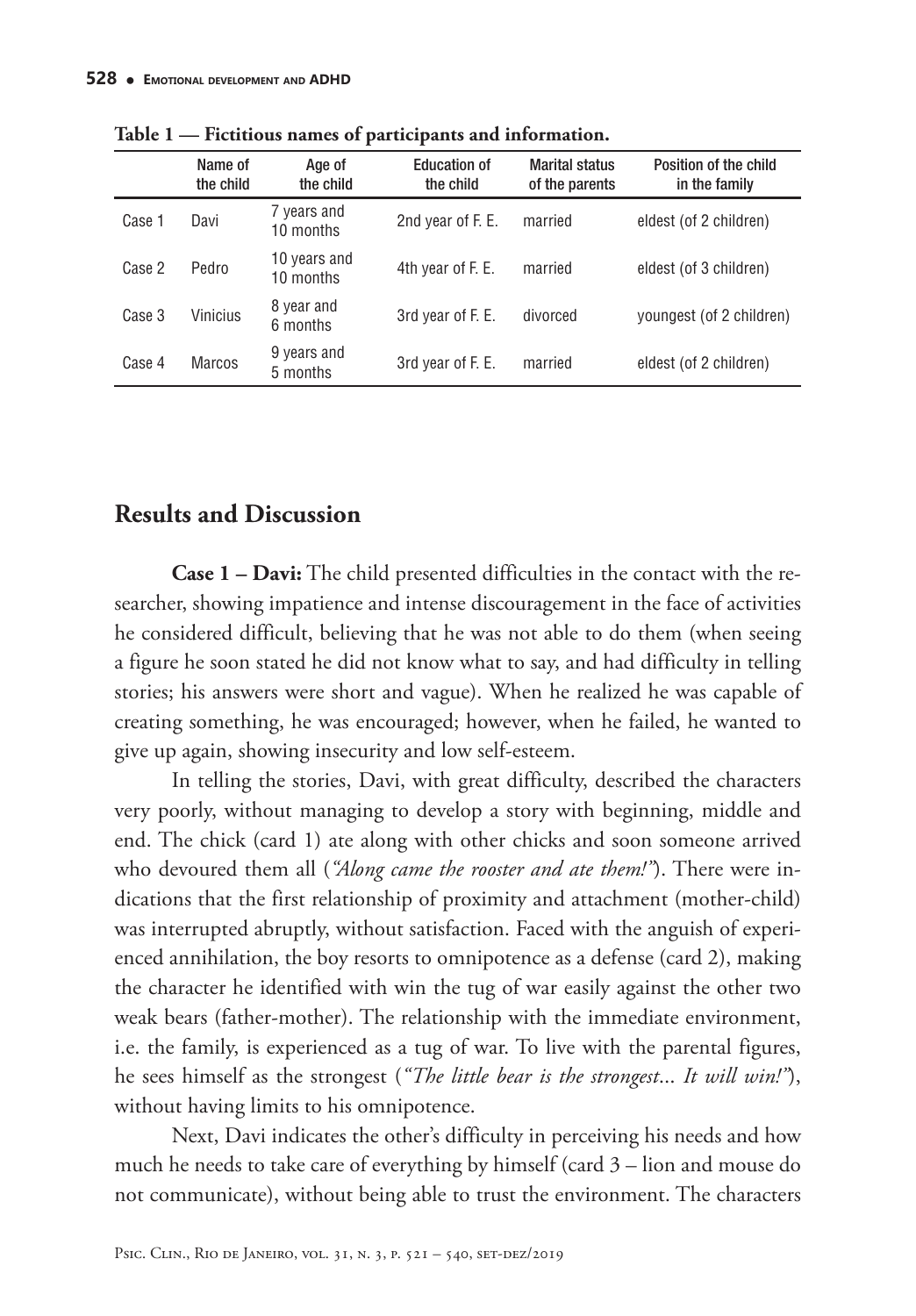are together in the scene, but apart in affection, united only by the television they watch. Even the moments that should be enjoyable are considered distressing: an outing (picnic) does not happen and the characters go to sleep (card 4). There is an interruption in the activity due to passivity and immobility. One more relationship is interrupted and each side remains attached to their own needs, without affective contact. The intolerance of the environment in relation to the needs of the child continues (card 8), located in a family that does not fulfill his needs, but only reprimands him (the monkey's grandmother is very angry with him). Again, the difficulty in establishing a bond shows up, the lack of acceptance and recognition of his "art", which is shunned, only leads him to shut himself up more inside himself (the little monkey does not want to change).

**Case 2 – Pedro:** The boy demonstrated not being able to create long stories and had poor vocabulary which made some answers difficult; however, he helped with the activity, wanted to participate, and was curious to see the sequence of the cards. At times he needed the objects to be named for him (such as the bib on card 1 and pipe on 3). The stories told show the lack of holding and gratification received by the child, both in terms of quality and quantity. In card 1, it was observed that gratification was obtained through a person outside the family environment, suggesting that the parents seem little able to fulfill the child's basic needs. This gratification that comes from outside is not yet fully enjoyed, the mother forbids its use, directing it is to be shared with the father (*"The mother says that it is to be left for the father*"). The force of the mother's presence follows in card 2, it is she who wins the tug of war; despite being accompanied by her son, the victory is hers alone. There is no affective involvement on the part of the child in the game, which seems to make little sense, arousing only dissociated reactions (the father, though he tried to win, is happy when he loses the game) or clichés (mother and son happy because they won).

The next story (card 3) ratifies the maternal presence as authority (she is the lion), and suggests that something wrong happened with the lion, who is pensive and silent, sad and depressed, with no reason why. There is mention of a possible maternal depression, the reasons for which the child cannot understand. Although there are two characters in the story, there is no relationship between them, and the mouse (the child) becomes impotent and unable to act faced with what happened to make the adult sad; the interaction does not take place. This situation distresses the child, who, with card 4, shows a certain eagerness to establish a close affective relationship with someone who can understand his childlike condition, to regress and relate through the game, the space of transitionality. He seems to have few opportunities to enjoy relaxation and play, and when this hap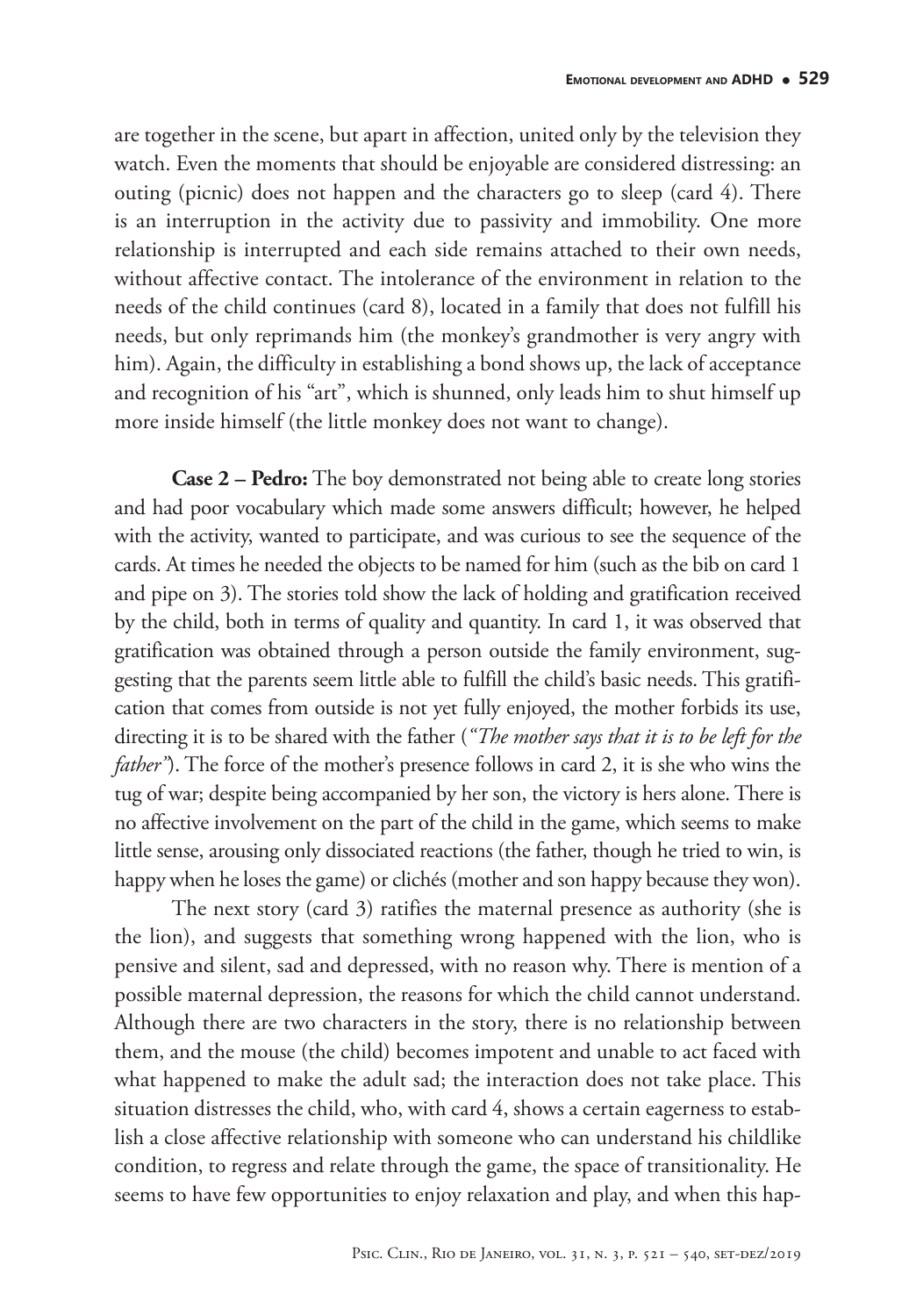pens, it is mainly the figure of the father who provides such experience (*"Because my mother does not go out, but my father goes out with me. He goes out with me and my brothers"*). Playing with the mother, on the other hand, is seen as something distant and very unlikely to be reached.

Finally, in the last card, Pedro describes three generations of the family. He is able to establish a historical continuity for the family, in vertical terms (great-grandmother, grandmother, grandson) and how the transmission is made, that is, the socialization of the children. With this he makes an attempt to inscribe his place in the family, but curiously "skips" his mother. The family context is not harmonious, with "gossip" and reprimands to the grandson's behavior. Therefore, instead of constituting a cohesive and pleasant group to live with, the relationship between the members is marked by intrigue, reprimands and distrust. The scarcity of illusory experiences reflects in difficulties to consolidate the area of the transitional phenomena and even playing appears as something distant. The chances of enjoying these experiences with the parents are slim, especially with the mother. He seems to be powerless to help her, becoming irritated with this.

**Case 3 – Vinicius:** This kid showed an interest in participating in the activity; however, he was bothered when he felt difficulty. From the beginning of the contact, the fact that Vinicius seemed to be younger than he really was had an impact. Confirming this first impression, in the story about card 1, he conveyed the message that, in order to have secured the holding of the mother and the gratification she provides, it was necessary to be close to her (*"Who is closer to the mother eats more..."*). In this way and in this position, he can become stronger. In this sense, maternal love is guaranteed by the maintenance of a developmental condition inferior to that which he is capable of (he speaks like a baby), close to the symbiosis, which may be hindering the emotional development of the child.

After displaying the need to join the mother in a symbiotic movement, the rivalry appears between father and mother for the love and support of the child (card 2: *"Three bears, one is going and the other is with the son pulling..."*). On one hand, the capacity to take care of things is achieved in a certain way; on the other, the child's approach to the father for this assurance is opposed by the mother, a situation that may engender conflicting loyalties in the child. The figure of the sister is also important for stabilizing the capacity for transitionality. It is sought as a way to circumvent the maternal deficiency for playing and his attempts to prolong the earlier fusional bond, but also to assure the family relevance (or bond) through consanguinity (*"I play a little with my sister*... *My blood sister"* – alluding to the existence of the stepdaughter of the father). Unlike the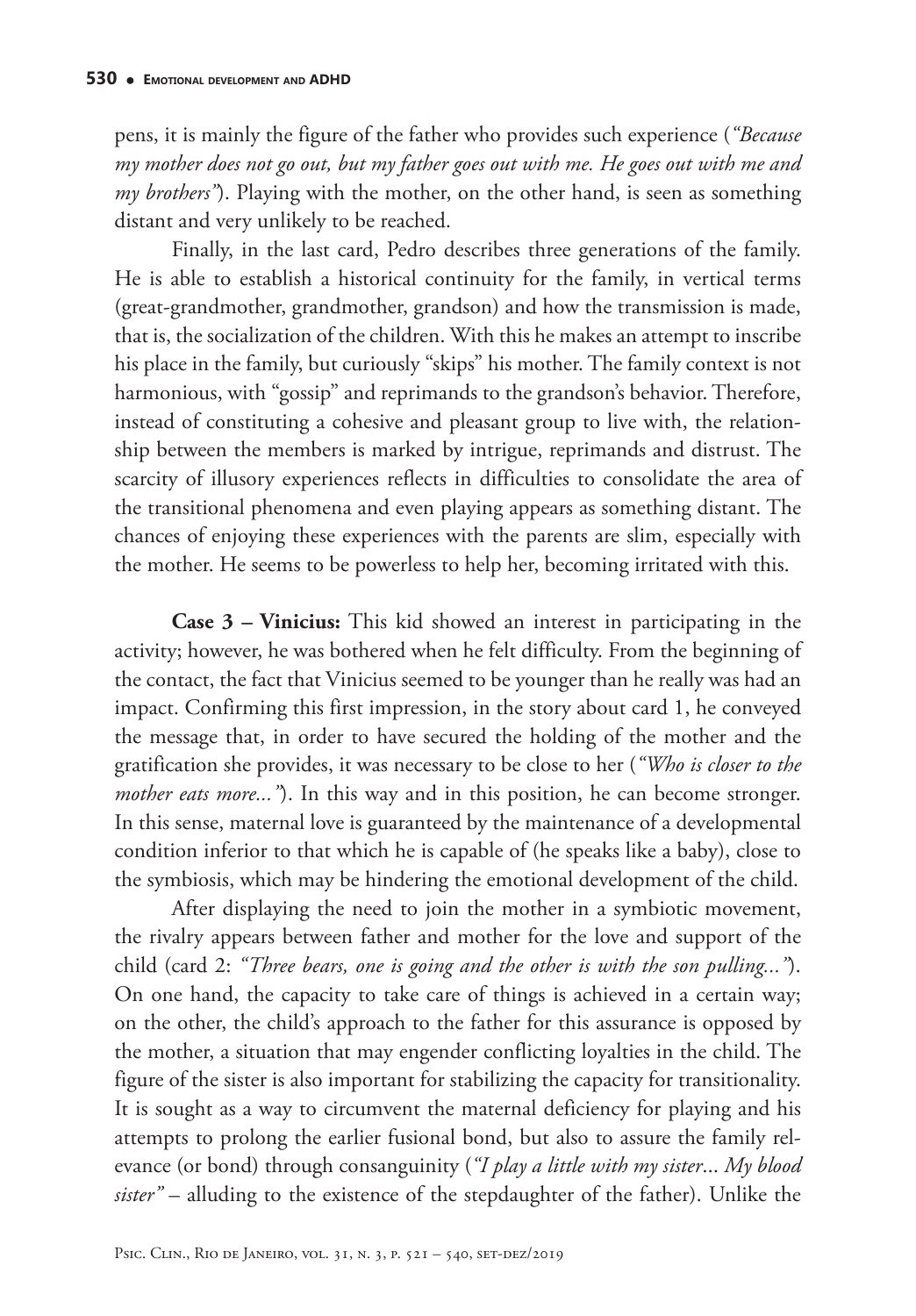father, the figure of the sister is not perceived by the mother as threatening and does not rouse her rivalry.

The previous theme that mobilized the child continues in card 3, regarding the effects caused in the mother by the closeness of the child to the father. Apparently, this condition triggers anger and persecution on the part of the mother; however, her fragility does not allow a real action (*"And then he* (the mouse) *saw that* (the lion) *was watching him, and he tried to catch the mouse, but his 'backs' was broken"*). The child's reaction at first is manic, the mouse laughs when the lion gets hurt (*"The mouse laughed and the lion did not go to the hospital"*), but there is an attempt to repair it, the lion was not hurt to the point of going to the hospital, showing the child's concern for his mother.

The difficulties in the family relationship continue in card 4, the capacity for transitionality is also the object of attention in the story, represented mainly in the character of the kangaroo "postman", which represents people in relationships, with the brotherly relationship and the bond with the father gaining importance. Again, the sister arises as essential to offer part of the holding to the child; she interrupts the trip to feed him and gratify him (*"Three kangaroos. A baby who drank water, another who did not like to use a skipping rope and only liked to ride a bike and the biggest is a postman. The postman arrived and the girl came down, and this one here too* (the kangaroo alone on the bicycle) *to give water"*). She also accepts the father's participation for the continuity of this function, when the kangaroo that represents her goes to play while the other is left in the care of the father (*"This. There, she went to play with more kangaroos, and he went to drink water with the father"*) and later returns, both to continue this offer and to experience the transitional phenomena (*"Then they went to deliver the parcels in the forest and then they went for a picnic"*).

The issues of socialization and protection are emphasized in the last card. There is a conflict between the desire of the child and that of the father experienced in the context of a relationship of protection of the parent for the child (*"Four little monkeys. The father was telling his son to behave and the other two were gossiping. They said he messes about and has a lot of tantrums. Then the father saw that they were gossiping and got angry with them"*). Thus, he relies on his father to defend him against the impositions of others and the narcissistic wounds they may cause; however, there is no excessive permissiveness, since the goal of socialization by the father persists. Vinicius understands the father's intention and acknowledges the protection he offers.

The emerging content of the dialogical mediators reveals that at the moment of his development, the child struggles with the task of cementing and consolidat-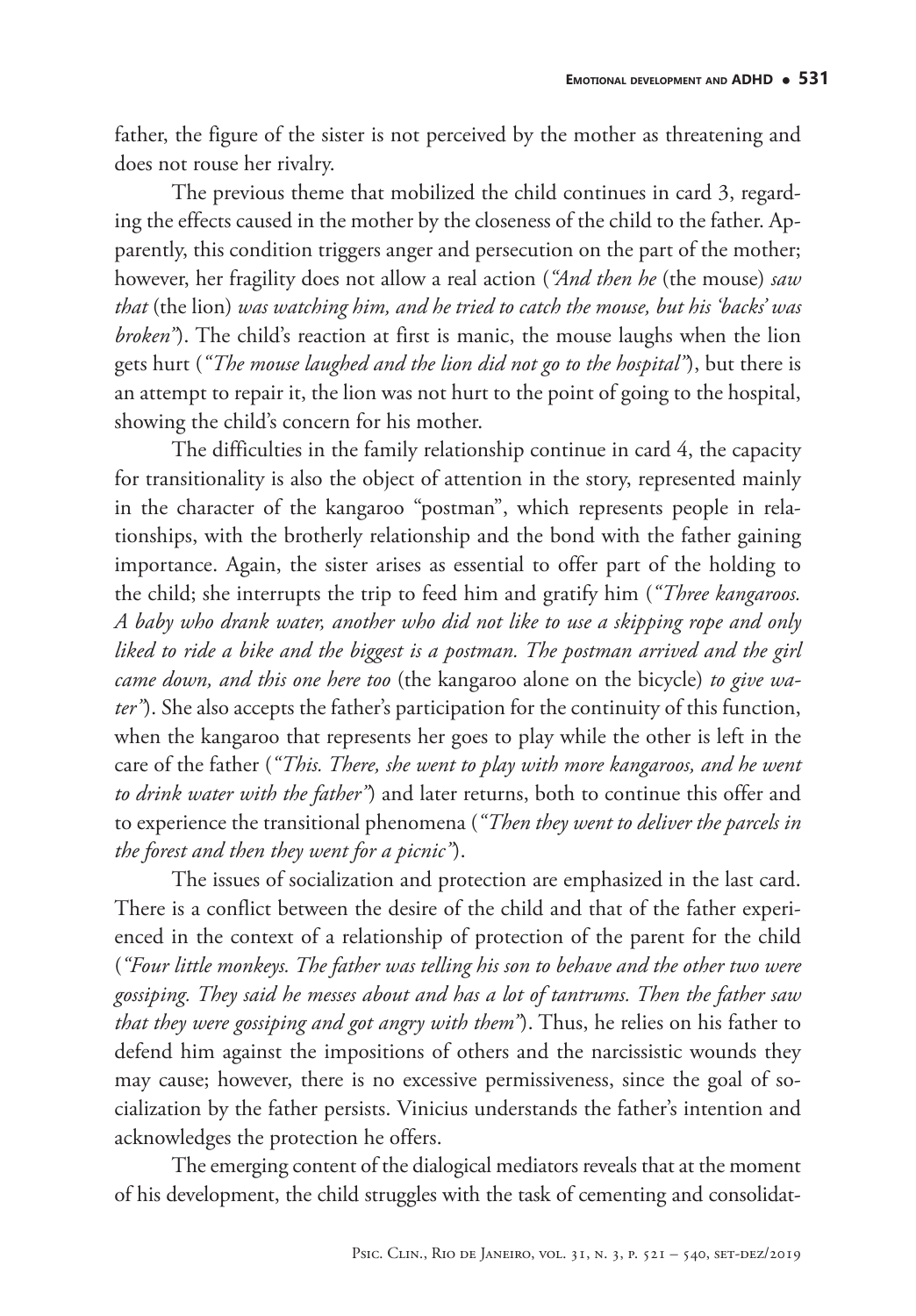ing his capacity for transitional experiences, amidst the demands of his parents who share his care, his mother's and his own fear of losing the love they devote to one another and also of revealing it to the father. He then resorts to the figure of the sister, who seems able to help him in this transit between absolute and relative dependence, putting him at a lesser risk of reproach. To be able to take advantage of these resources expressed in the care provided by the sister and by the father, without causing injuries and losses in the mother, seems to be what the child seeks.

**Case 4 – Marcos:** This child presented a great deal of difficulty in verbalization: he exchanged letters (g for c) and spoke like a younger child, with many mispronounced words. At times there was a gentleness in his voice; however, the impatience in remaining seated, still, paying attention, his stories being too short, and wanting to leave the room masked his friendlier side. In the contact with him there was an ambivalence about correcting him or not, being irritated or not. He said he did not want to make up stories, but then he continued. He behaved in an intrusive way and without boundaries, wanting to touch the cards that were on the table and not sitting in the chair, even when requested. Like the contact, his stories were short and hard to understand.

Right at the beginning (card 1) he indicated the ability of the parents to fulfill his needs: the father and the mother make food (milk pudding) that does not sustain him. Although there is a puppy who is more enthusiastic, the situation apparently does not promote rivalries of any kind, neither between the brothers, nor between him and one of the parents. The situation of dispute shows up in card 2, with colorful positive Oedipal experiences: he with his mother against his father, who is still stronger than both (*"The little boy and the mother are in tug of war and this here is daddy* (the bear that's alone)... *It's strong, it is"*). However, in the rest of the contact, the Oedipal experience does not appear as a pillar in the organization of the child's personality, which seems to be based on dynamics far more primitive than this.

Accordingly, it is in the report of card 3 that the "reactive" quality of the acceptance, on his behalf, of what the mother offers (breast-pudding) and his perception of her ability to fulfill his needs and desires is revealed. The story he invented about the lion and the rat that eat endlessly until they get sick shows, in fact, the voracious pursuit of gratification that is based on important experiences of deprivation (*"The king of the jungle. He ate everything and got a big belly ache and that's the end!"*). In this way, the difficulties presented by the boy are sustained in more primitive periods of the emotional development. At this moment, Marcos is distressed and his capacity for representation and symbolization begins to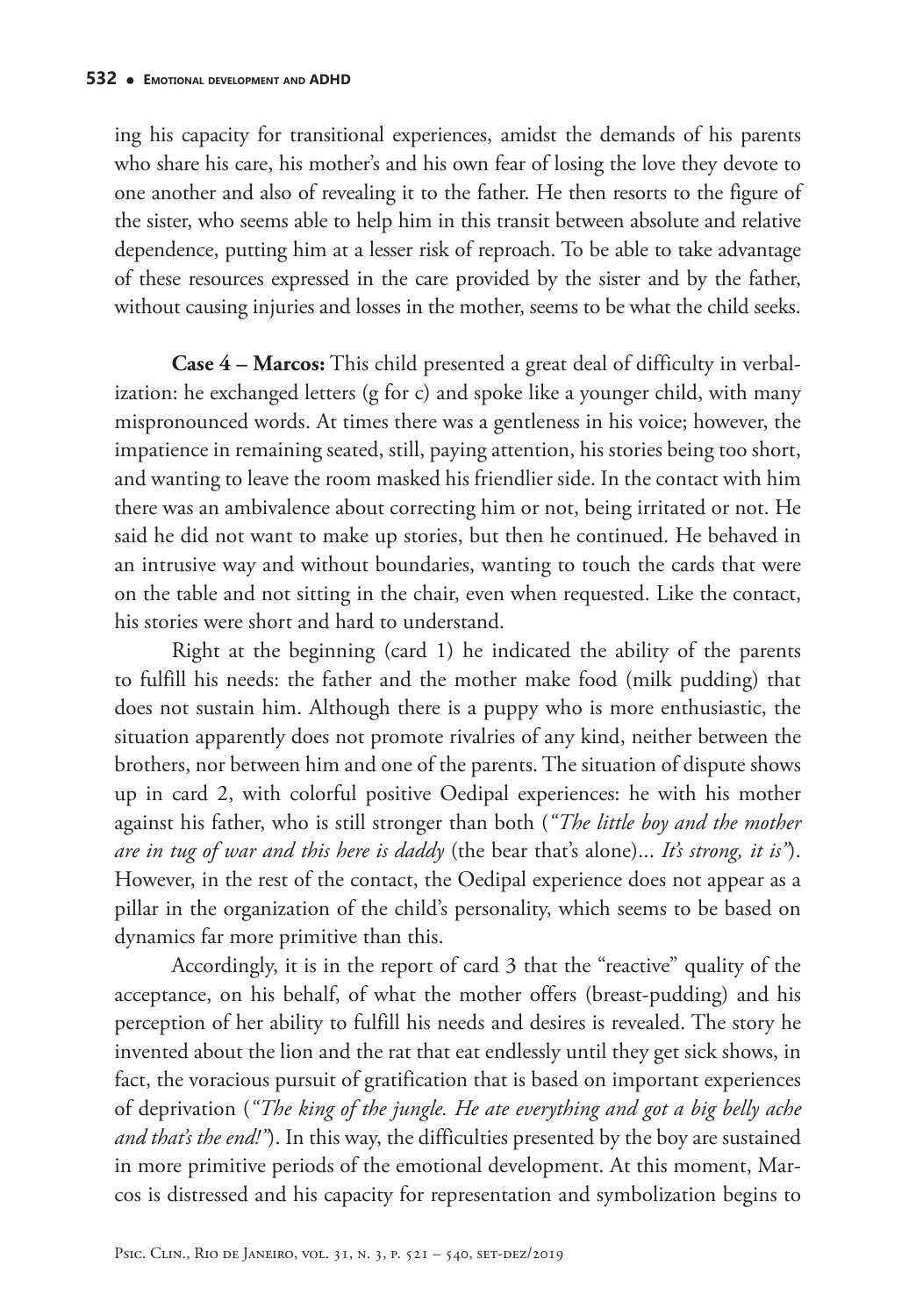fail. Threatened by inner danger, he asks to return to his mother, hoping she will protect him. He asks to leave the room, but ends up staying. The persistence of these difficulties until the end of the meeting reveals that their nature is of a more structural order than specific to a theme. The playing, which was precarious from the start, deteriorates further. Therefore, it is with great difficulty that he persists in the task, but at the cost of a contamination of the following stories, losing the notion of the differences between the objects (cards).

There is some relief at seeing card 4, which refers to the relationship between siblings. He uses it to situate his condition from the contraposition between the two characters (siblings), which gives him some support in the process of integrating the personality (*"Yes! And daddy stayed before... But all the others were traveling with them... The little one, the puppy* (small kangaroo) *has not got ears yet.*"). Apparently, he can only count on his brother for support in acquiring and sustaining integration capacity, since the father is absent and, when present, only opposes his relationship with his mother (*"It's the brother who knows how to ride a bicycle, but the other does not know, the end."*).

This preliminary achievement of integration is again shaken by card 8, where he reveals the cause of the deprivation he suffered: the death of his grandmother, a figure who offered him holding (*"The grandma gorilla died!"*). This death was noted, but not understood or expected (*"I do not know, I just saw"*). It was this experience of loss felt as atrocious that led to the voracity, picking lice and eating them (*"One is talking and the other is picking lice and eating them*... *This is how the 'monkey' does it"*), which the mother cannot understand (*"The mother is angry because he is picking flees and eating them!"*). In the degradation of symbolic capacity that happens then, Marcos becomes the monkey, imitating the animal (*"Uh uh uh, ah, ah, ah"*), which shows that this loss occurred at a time when he still did not have the developmental capacity that allowed him to differentiate between internal and external reality, that is, still in the absolute dependence stage of emotional development, when the grandmother tried to supply the previous lack of illusion in the experience with the mother. As a result, the loss seems to have triggered psychotic type distress.

Marcos shows he is a child who suffered and still suffers because of the deprivation of experiences of illusion, which makes the acceptance of disappointment and the possibility of joining the area of transitionality extremely painful. His hyperactivity seems to cover up unthinkable anxieties, in which the loss of the object becomes a threat of annihilation. The personality is pre-organized in a psychotic way and the suffering experienced is acute.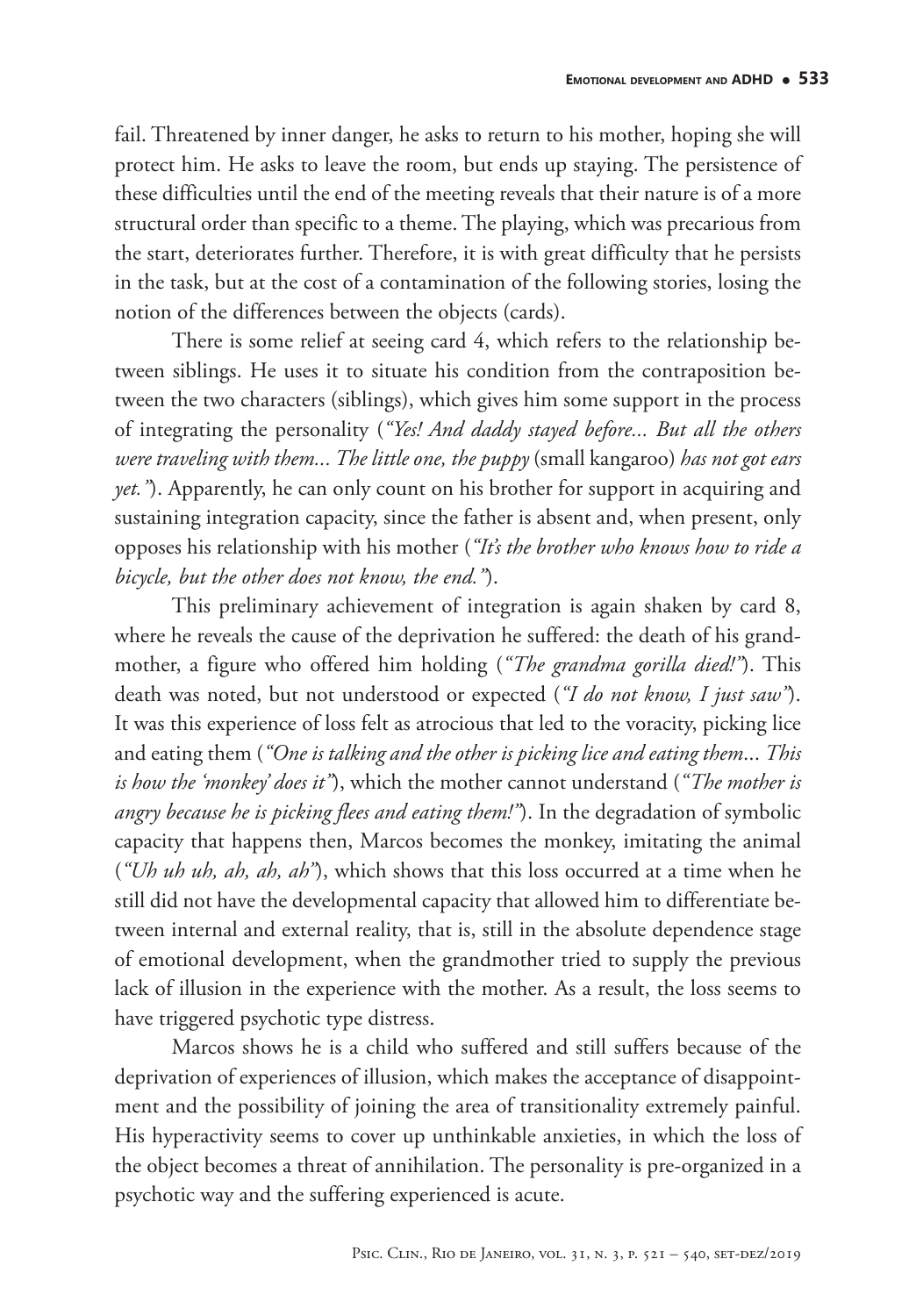### *Synthesis of the narratives*

The children generally spoke very little, used impoverished vocabulary and were often limited to the descriptions of the cards, indicating the difficulty they have in playing and fantasizing, due to the blockage in the creative process. This is sustained by specific emotional dynamics and by precariousness in the process of constitution of the self. These deficiencies seem to stem from a series of difficulties in the family relationships of these children and from the inability to fulfill their emotional needs. Therefore, in psychodynamic terms, all the children presented low self-esteem and insecurity facing the world and the challenges of emotional development. The roots of these characteristics seem to lie in a lack of holding received early in life, which in some cases may be partially repaired by other figures, the father or sister (case 3), the grandmother (case 4) or an undefined person who provided a "standardized" adaptation to the needs (case 2). This support, however, did not prevent the onset of emotional distress, although it seems to have played an important role in terms of lessening the seriousness of the psychopathology (cases 3 and 4), which, however, rapidly deteriorated upon its interruption (case 4).

In all cases, the narratives revealed that the oral gratification and illusion needs were only partially fulfilled, with the mothers having difficulty adapting to objects imaginatively created by their children. In this way, it was not possible for these children to establish a sense of continuity with the world, which cannot be creatively appropriated by them and seen as a pleasant place to live. A personal sense of existence cannot be constituted, and the sensation is that there is a difficult space to transpose between themselves and the world, resulting in withdrawal that can reach very serious levels (cases 1, 2 and 4). In these circumstances, due to the deprivation suffered, the children remain in a dependent relationship with their mothers, hoping to find the illusory provision that they lack, which is also encouraged by the mother. However, the extension of the period of symbiosis alters the quality of the bond to foster autonomy; therefore the child's difficulties persist.

The presence of this gap between himself and the world compromises the child's capacity for transitionality and make-believe, and thus for symbolization. Any attempt to get close is interpreted as invasion and fulfilling their demands as submission; hence, relationships are experienced as a "war of forces" between the child and the environment, which intensifies in situations where it is necessary to have limits imposed by an authority figure (cases 1, 2 and 4). This gap between the self and the other is further aggravated by the difficulties of relationships that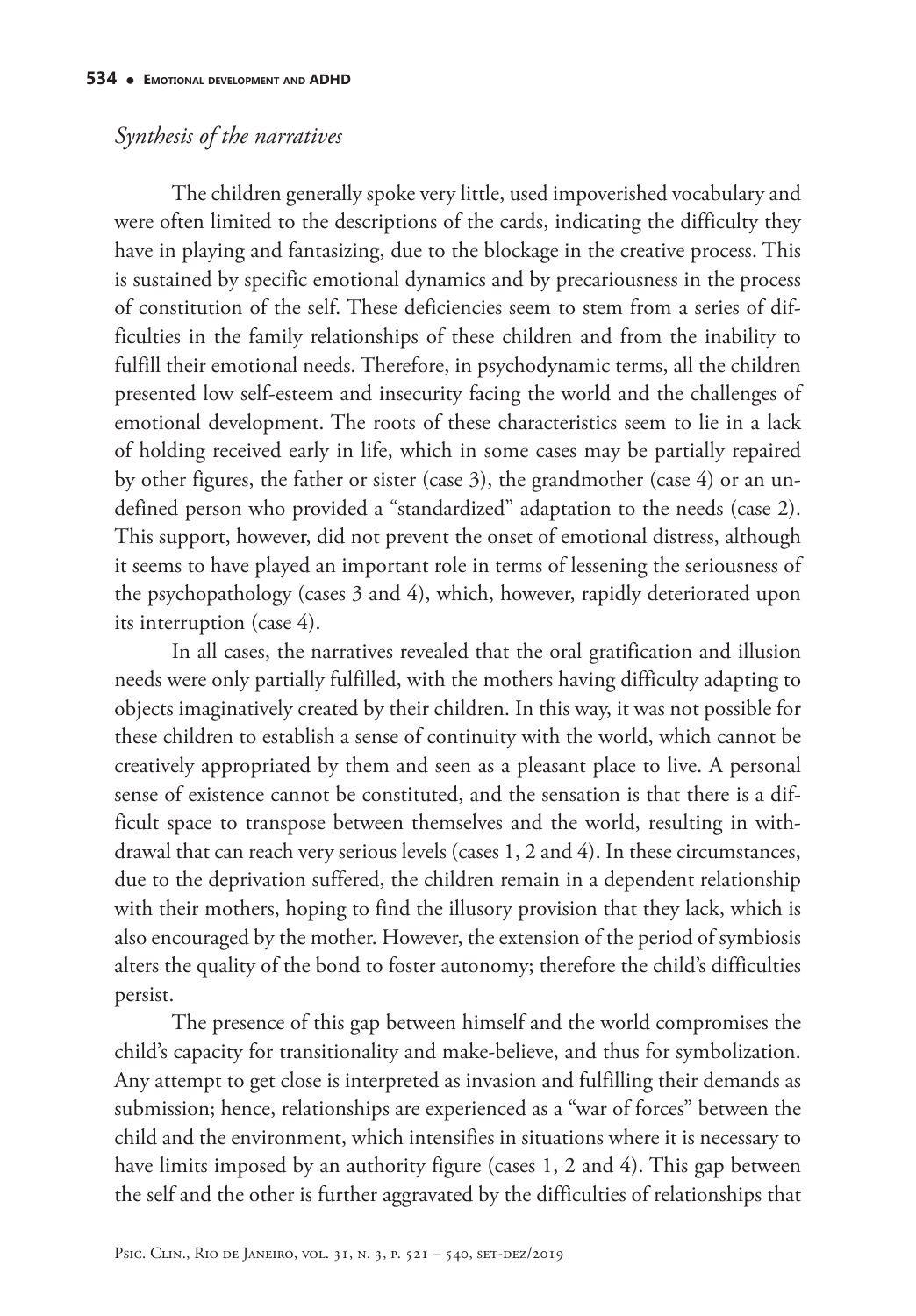exist in the family group, which is full of conflicts (cases 1, 2, 3 and 4) or, even worse, composed of people who are physically together, but do not relate to each other (cases 1 and 2). Thus, the real, genuine encounter cannot be established, and the child's creative gesture does not find the necessary resistance to be humanized, being lost in the vacuum or smothered, a situation that could compromise the personalization and development of a sense of corporeity. In this context of divergence, all the children reported difficulties in enjoying moments of pleasure and relaxation with the mother, seen as presenting limitations to relax and play. The failure of the mother to mold herself to the object and to the creative gesture of the child is understood by the child as the result of a possible depression of the mother, who is perceived as fragile and very susceptible to destabilization in the face of the aggressiveness directed towards her. The childhood aggression cannot then be humanized or controlled, and reparative capacities do not develop.

Considering this unfavorable picture of emotional development, in all cases the children still seem to seek a relationship capable of offering them the experiences of illusion and access to transitionality that they lack, and when they can obtain them, however scarce and insufficient, they try to help the mother to learn to play (cases 2 and 3). Unfortunately, as the mother is refractory to these efforts, the child develops a deep sense of impotence. The children's difficulties in achieving transitional experiences thus appear to be sustained by experiences of deprivation that they experience directly or indirectly through the direct loss of the people who offered them holding or by a deprivation suffered by the mother that degrades the emotional world and the bond with her child (cases 2, 3 and 4). The impact of these deprivations differs according to the level of emotional development the child has attained, and may lead to anguish of annihilation (cases 1 and 4) resulting from voracious attacks on the object as responses to the deprivation suffered, with attempts to repair them and with the fear of retaliation.

Faced with these emotional and family dynamics, the child remains paralyzed in a relationship of dependence with the mother, in a frustrated hope of finding the experience necessary to thaw the blocks to his emotional development. If, by chance, he is able to overcome this immobilization by seeking another object from the outside world that is able to help him in this overcoming, he will still have to face the resistance of a mother who does not tolerate being replaced (cases 1, 3 and 4) nor symbolized.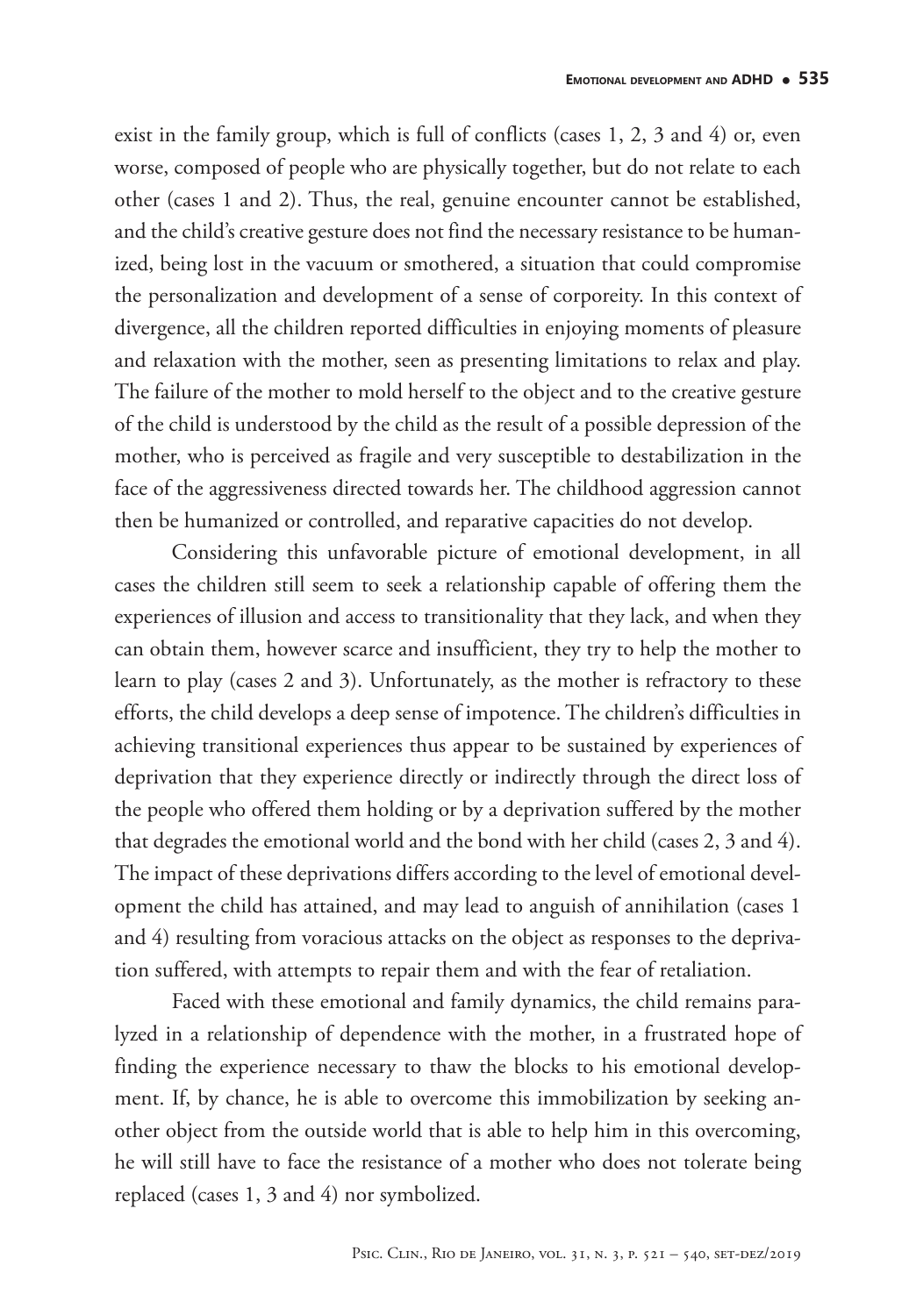## **Conclusion**

The results indicate that the children participating in this study revealed that the inattentive and hyperactive behaviors they present are related to a smothering and to a disregard of the creative gesture that promotes and sustains the emotional connection with the world. Thus, the bond with the world makes no sense to them, and the fulfillment of their demands is experienced as an invasion. In such conditions, the ability to experience transitionality, play and symbolization cannot develop. Although all the children continued to strive to find an object within or outside their family to repair the lack of holding received, success in this endeavor requires overcoming the resistances of the mothers, who demand the continuation of a bond of symbiotic dependence. Accordingly, the results of this study suggest that psychotherapeutic monitoring, for the mother and the family members and for the child, would be an ideal way to alleviate the child's symptoms, so that he can regain his creative capacity to act spontaneously in the world.

Regarding the research method, the CAT-A proved to be quite fertile as a dialogic mediator, and stresses the scope of this instrument as a facilitator of communication between interviewer and interviewee. The topicality of the Winnicottian theory and its relevance could also be observed. Although arisen from a different historical moment, Winnicott's ideas have proved to be an important resource for reflecting on current issues. This is the case of ADHD, a disorder that seems to be under construction, as it has undergone changes in its nomenclature. New studies are frequently published regarding the etiology, diagnosis and treatment of this disorder, with it currently being one of the best-known neurodevelopmental disorders in childhood, due to its high prevalence.

This study, which encompasses psychoanalysis and ADHD, highlights the importance of understanding the context in which the family is inserted in the emergence or maintenance of this disorder, provided that it goes beyond the mere consideration of the parenting styles and practices in its etiology, in order to emphasize the experience and the meaning of this emotional difficulty for each child and their family. Assuming that emotional development always occurs in a relational context, Winnicott's theory, which shares the same assumption, and was used as a theoretical framework, proved to be appropriate for the interpretation of the results, in collaboration with new studies that use the Winnicottian theory or other approaches to thinking about ADHD and other pathologies.

It is hoped that this work will be an incentive for the perception of how psychoanalysis can contribute to the comprehension and treatment of ADHD.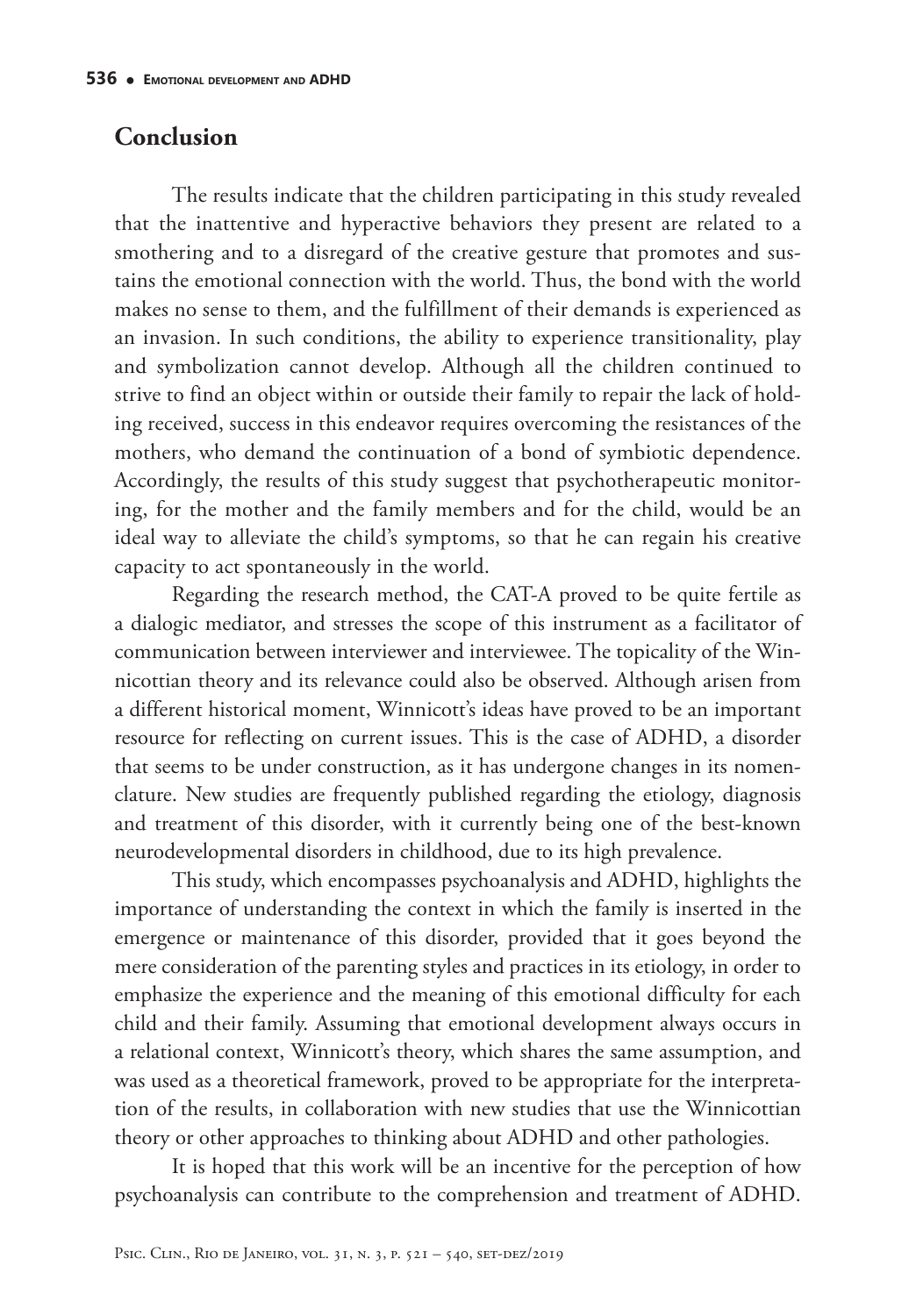Because this was a qualitative study that sought to comprehend the experience, the clinical event, the objective was not, therefore, to exhaust the possibilities of discussion. Thus, there is still much to be explored in view of the richness of the encounter with the participants of this study. For this reason, other studies, such as understanding ADHD in girls, in young people and in adults, can be conducted and may contribute.

### **References**

- Aiello-Vaisberg, T. M. J. (1995). O uso de procedimentos projetivos na pesquisa de representações sociais: projeção e transicionalidade. *Psicologia USP*, *6*(2), 103-127.
- Aiello-Vaisberg, T. M. J. (2004). Da questão do método à busca do rigor: a abordagem clínica e a produção de conhecimento na pesquisa psicanalítica. In: Aiello-Vaisberg, T. M. J. *Ser e Fazer: enquadres diferenciados na clínica winnicottiana*, p. 119-128. Aparecida, SP: Idéias & Letras.
- Aiello-Vaisberg, T. M. J.; Machado, M. C. L.; Ayouch, T.; Caron, R.; Beaune, D. (2009). Les récits transferenciels comme presentation du vécu clinique: une proposition méthodologique. In: Beaune, D. (org.). *Psychanalyse, philosophie, art: dialogues*, p. 39-52. Paris: L'Harmattan.
- Alves, G. M. A. N.; Neme, C. M. B.; Cardia, M. F. (2015). Avaliação neuropsicológica de crianças com transtorno do déficit de atenção e hiperatividade (TDAH) revisão da literatura. *Revista Ibero-Americana de Estudos em Educação*, *9*(4), 65-74.
- ANVISA Agência Nacional de Vigilância Sanitária (2012). *Boletim de farmacoepidemiologia do SNGPC*, *2*(2). http://www.anvisa.gov.br/sngpc/boletins/2012/boletim\_sngpc\_2\_2012\_ corrigido\_2.pdf (acessado em 02-jun-2017).
- APA American Psychiatric Association (2014). *Manual diagnóstico e Estatístico de Transtornos Mentais: DSM-5*. Porto Alegre, RS: Artmed Editora.
- Barbieri, V. (2011). *A experiência materna de mulheres brasileiras, francesas e magrebinas e o desenvolvimento do Self infantil* (tese de pós-doutorado). Université Paris Diderot, Paris 7, França.
- Barbieri, V. (2015). *A experiência materna de mulheres brasileiras, francesas e magrebinas e o desenvolvimento do Self infantil* (tese de livre docência). Faculdade de Filosofia, Ciências e Letras de Ribeirão Preto, Universidade de São Paulo.
- Benczik, E. B. P. (2010). *Transtorno de déficit de Atenção*. São Paulo, SP: Casa do Psicólogo.
- Benczik, E. B. P.; Casella, E. B. (2015). Compreendendo o impacto do TDAH na dinâmica familiar e as possibilidades de intervenção. *Revista Psicopedagogia*, *32*(97), 93-103.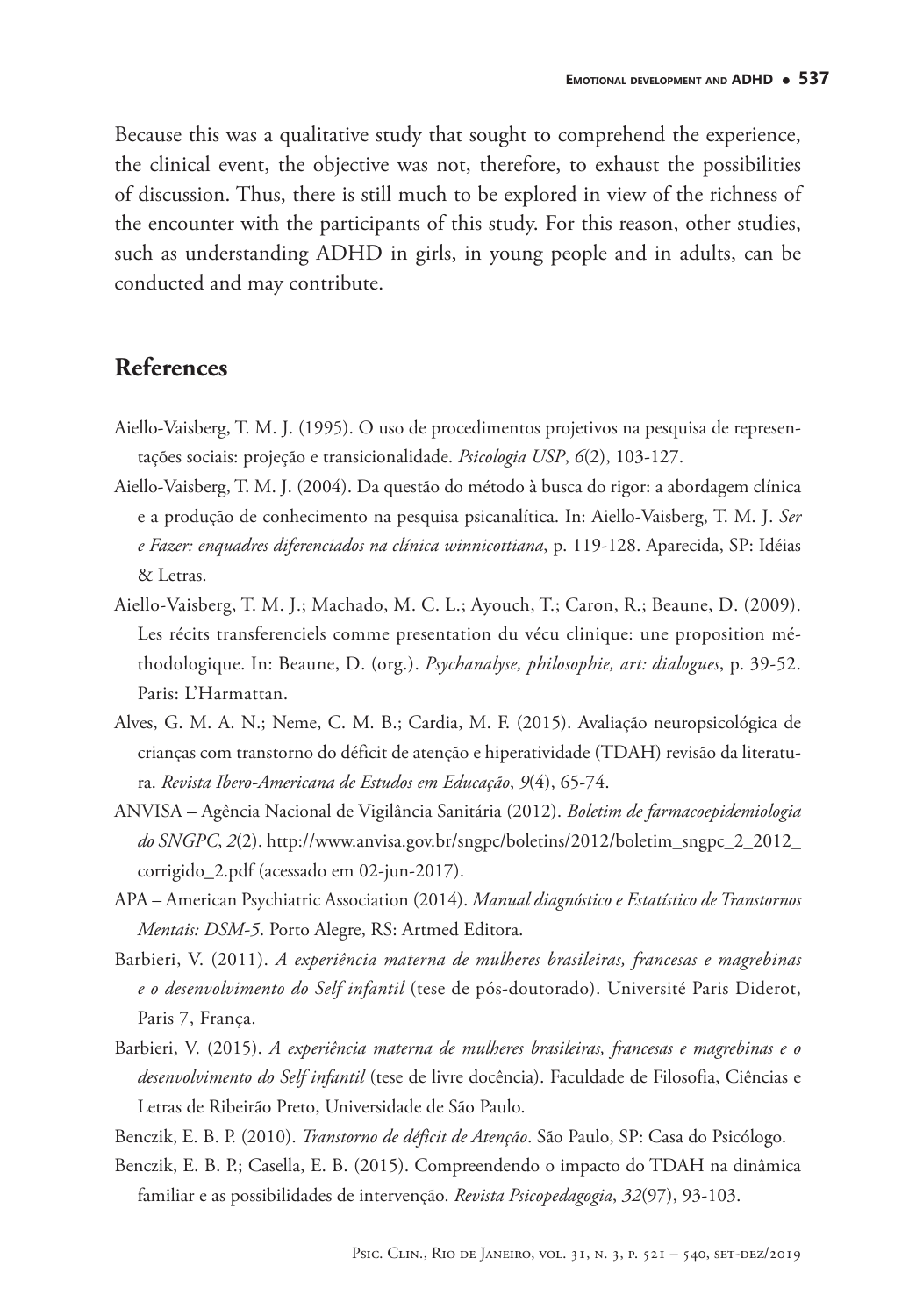- Bomfim, I. H. F. B. (2015). *Narrativas maternas: um estudo transcultural com mães brasileiras e francesas* (tese de doutorado). Faculdade de Filosofia, Ciências e Letras de Ribeirão Preto, Universidade de São Paulo.
- Cartwright, K. L.; Bitsakou, P.; Daley, D.; Gramzow, R. H.; Psychogiou, L.; Simonoff, E.; Thompson, M. J.; Sonuga-Barke, E. J. (2011). Disentangling child and family influences on maternal expressed emotion toward children with attention-deficit/hyperactivity disorder. *Journal of the American Academy of Child & Adolescent Psychiatry*, *50*(10), 1042-1053.
- Cheida, R. S.; Monteiro, M. S. A. (2014). Sobre os sentidos sócio-técnicos da interação entre o metilfenidato e o conhecimento neurológico do TDA/H. *Anais da ReACT-Reunião de Antropologia da Ciência e Tecnologia*, (1). Campinas, SP. http://ocs.ige.unicamp.br/ojs/react/ article/view/1194/648 (acessado em 10-mai-2018).
- Christiansen, H.; Kis, B.; Hirsch, O.; Matthies, S.; Hebebrand, J.; Uekermann, J.; Abdel- -Hamid, M.; Kraemer, M.; Wiltfang, J.; Graf, E.; Colla, M.; Sobanski, E.; Alm, B.; Rösler, M.; Jacob, C.; Jans, T.; Huss, M.; Schimmelmann, B. G.; Philipsen, A. (2012). German validation of the Conners Adult ADHD Rating Scales (CAARS) II: reliability, validity, diagnostic sensitivity and specificity. *European Psychiatry*, *27*(5), 321-328.
- Conners, C. K. (1989). *Manual for Conners' Rating Scales*. N. Tonawanda, NY: Multi-Health Systems.
- Desidério, R.; Miyazaki, M. C. D. O. (2007). Transtorno de Déficit de Atenção/Hiperatividade (TDAH): orientações para a família. *Psicologia Escolar e Educacional*, *11*(1), 165-176.
- Dias, G.; Badin, K. (2015). Comorbidades no transtorno de déficit de atenção/hiperatividade – transtorno específico da aprendizagem. In: Nardi, A. E.; Quevedo, J.; Silva, A. G. da (org.). *Transtorno de déficit de atenção/hiperatividade: Teoria e clínica*, p. 131. Porto Alegre, RS: Artmed.
- Dumas, J. E. (2011). *Psicopatologia da infância e da adolescência*. Porto Alegre, RS: Artmed.
- Fernandes, L. A.; Marques de Miranda, D.; Costa Ribeiro-Silva, P.; Pereira, D. A.; Giusti Salvador, M.; Menezes Lage, G. (2017). Uma análise do desenvolvimento motor de crianças com transtorno do déficit de atenção e hiperatividade (TDAH). *Revista Educação Especial*, *30*(57), 115-128.
- Gau, S. S. F.; Chang, J. P. C. (2013). Maternal parenting styles and mother-child relationship among adolescents with and without persistent attention-deficit/hyperactivity disorder. *Research in developmental disabilities*, *34*(5), 1581-1594.
- Gonçalves, H. A.; Mohr, R. M.; Moraes, A. L.; Siqueira, L. D. S.; Prando, M. L.; Fonseca, R. P. (2013). Componentes atencionais e de funções executivas em meninos com TDAH: dados de uma bateria neuropsicológica flexível. *Jornal Brasileiro de Psiquiatria*, *62*(1), 13-21.
- Harvey, E. A.; Metcalfe, L. A.; Herbert, S. D.; Fanton, J. H. (2011). The role of family experiences and ADHD in the early development of oppositional defiant disorder. *Journal of consulting and clinical psychology*, *79*(6), 784-795.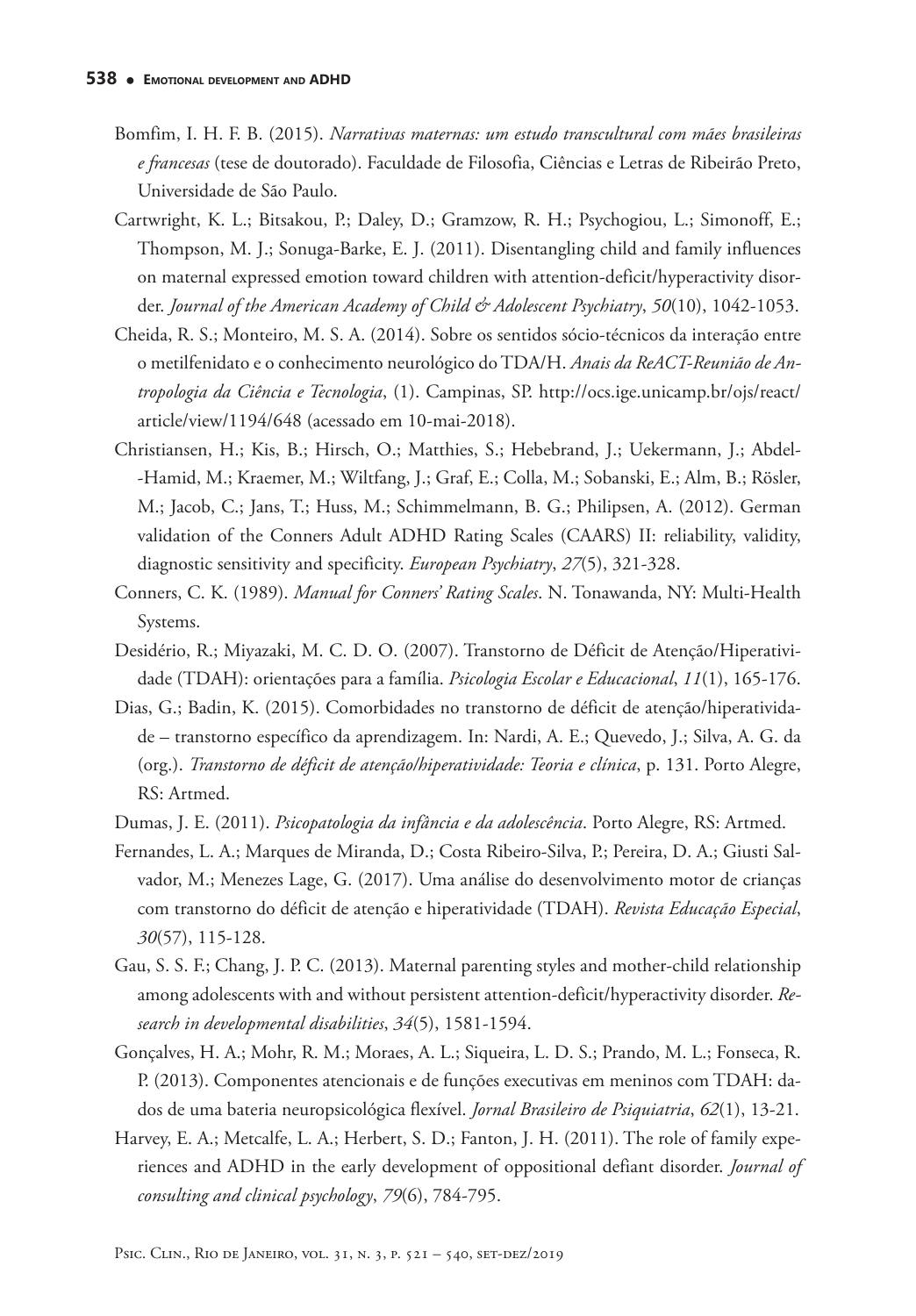- Heck, V. S. (2014). *A influência das invasões ambientais nos sintomas de ansiedade infantil: uma experiência de psicodiagnóstico interventivo* (tese de doutorado). Instituto de Psicologia da Universidade Federal do Rio Grande do Sul, Porto Alegre.
- Hora, A. F.; Silva, S.; Ramos, M.; Pontes, F.; Nobre, J. P. (2015). A prevalência do Transtorno do Déficit de Atenção e Hiperatividade (TDAH): uma revisão de literatura. *Psicologia*, *29*(2), 47-62.
- Itaborahy, C.; Ortega, F. (2013). Methylphenidate in Brazil: a decade of publications. *Ciência & Saúde Coletiva*, *18*(3), 803-816.
- Kappel, D. (2016). *Estudo da interação entre o gene LPHN3 e o agrupamento gênico NTAD no TDAH em adultos* (dissertação de mestrado). Instituto de Biociências, Universidade Federal do Rio Grande do Sul. https://www.lume.ufrgs.br/handle/10183/150677 (acessado em 10-mai-2018).
- Lien, Y. T.; Yeh, H. H.; Soong, W. T.; Jeng, S. F.; Huang, N.; Chen, C. Y. (2015). Factors associated with treatment mode and termination among preschoolers with ADHD in Taiwan. *Psychiatric Services*, *66*(2), 177-185.
- Machado, C. M.; Luiz, A. M. A. G.; Marques Filho, A. B.; Miyazaki, M. C. D. O. S.; Domingos, N. A. M.; Cabrera, E. M. S. (2014). Ambulatório de psiquiatria infantil: prevalência de transtornos mentais em crianças e adolescentes. *Psicologia: teoria e prática*, *16*(2), 53-62.
- Maia, A. A.; Gama, A. C. C.; Michalick-Triginelli, M. F. (2012). Relação entre transtorno do défict de atenção/hiperatividade, dinâmica familiar, disfonia e nódulo vocal em crianças. *Revista ciências médicas (Campinas)*, *15*(5), 379-389.
- Martins, A. C. G.; Souza, N. S. D.; Machado, D. D. C. D.; Bastos, V. H.; Orsini, M.; Barbosa, A. D. M. (2014). Historical and diagnostic trajectory of attention deficit hyperactivity disorder (ADHD): a literature review. *Revista Brasileira de Neurologia*, *50*(2), 26-32.
- Mash, E. J.; Barkley, R. A. (2003). *Child psychology*. New York: Guilford Press.
- Mattos, P.; Rohde, L. A.; Polanczyk, G. V. (2012). ADHD is undertreated in Brazil. *Revista Brasileira de Psiquiatria*, *34*(4), 513-514.
- Moreira, M. S.; Morais, R. G. de; Moreira, E. A.; Leite, S. F.; Teixeira, C. C.; Silva, M. E.; Freitas, D. F. de (2014). Uso de Psicofármacos em crianças e adolescentes. *Revista da Universidade Vale do Rio Verde*, *12*(2), 1013-1049.
- OMS Organização Mundial de Saúde (1993). *Classificação de transtornos mentais e de comportamentos da CID-10: descrições clínicas e diretrizes diagnósticas*. Porto Alegre, RS: Artmed.
- Pappas, D. (2006). ADHD Rating Scale-IV: Checklists, norms, and clinical interpretation. *Journal of psychoeducational assessment*, *24*(2), 172-178.
- Polanczyk, G. V. (2008). *Estudo da prevalência do Transtorno de Déficit de Atenção e Hiperatividade na infância, adolescência e idade adulta* (doctoral dissertation). Faculdade de Ciências Médicas, Universidade Federal do Rio Grande do Sul, Porto Alegre. https://www.lume. ufrgs.br/handle/10183/12635 (acessado em 27-abr-2018).